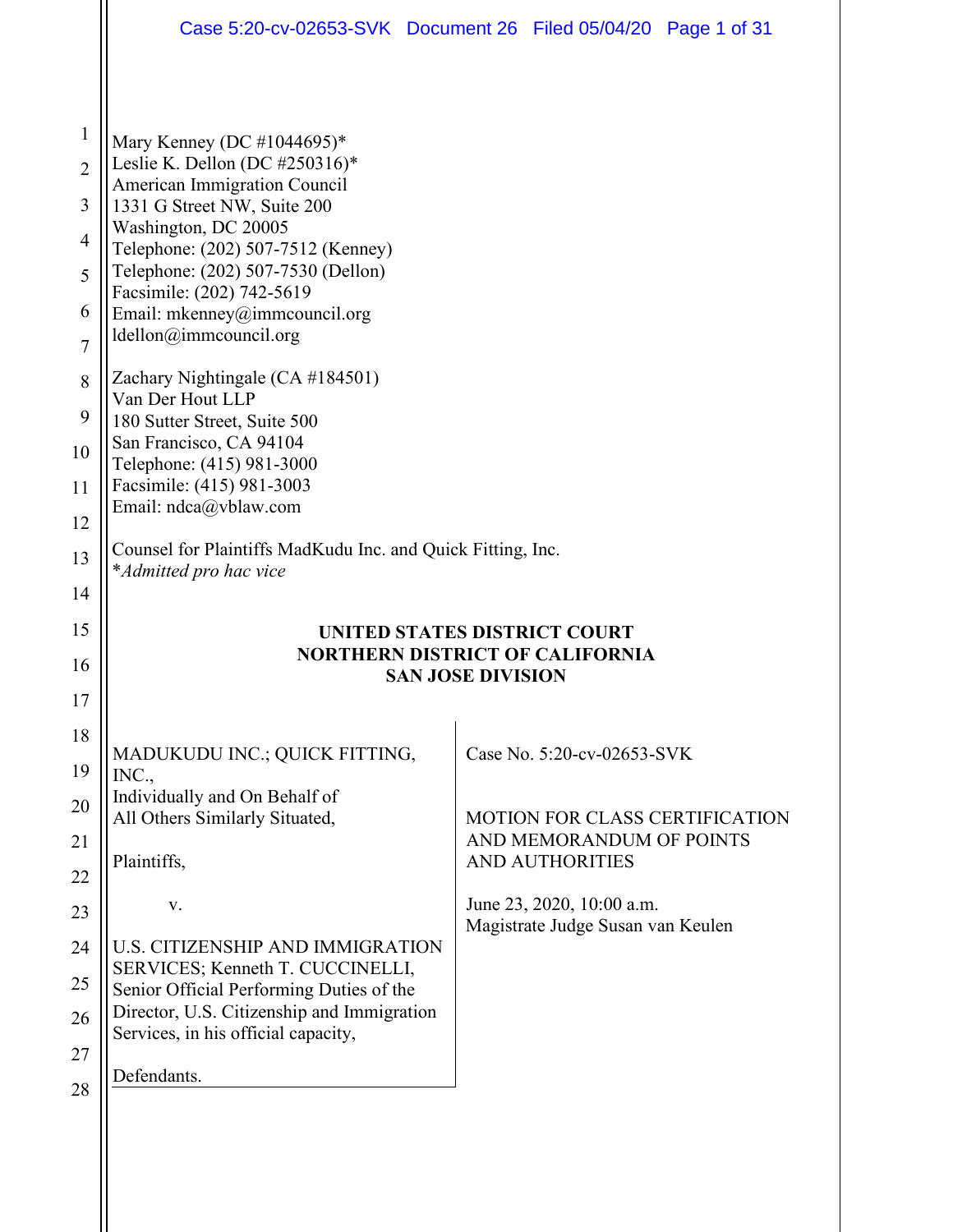|                | Case 5:20-cv-02653-SVK Document 26 Filed 05/04/20 Page 2 of 31          |  |                            |
|----------------|-------------------------------------------------------------------------|--|----------------------------|
| $\mathbf{1}$   | Plaintiffs' counsel, continued from first page:                         |  |                            |
| $\overline{2}$ | Jesse M. Bless (MA #660713)*                                            |  |                            |
| $\overline{3}$ | American Immigration Lawyers Association<br>1331 G Street NW, Suite 300 |  |                            |
| $\overline{4}$ | Washington, DC 20005                                                    |  |                            |
| 5              | Telephone: (781) 704-3897<br>Email: jbless@aila.org                     |  |                            |
| 6              | Jeff Joseph (CO #28695)*                                                |  |                            |
| $\tau$         | Joseph & Hall, P.C.                                                     |  |                            |
| 8              | 12203 East Second Avenue<br>Aurora, CO 80011                            |  |                            |
| 9              | Telephone: (303) 297-9171                                               |  |                            |
| 10             | Email: jeff@immigrationissues.com                                       |  |                            |
| 11             | Charles H. Kuck (GA #429940)*<br>Kuck Baxter Immigration LLC            |  |                            |
| 12             | 365 Northridge Road, Suite 300                                          |  |                            |
| 13             | Atlanta, GA 30350<br>Telephone: (404) 816-8611                          |  |                            |
| 14             | Email: CKuck@immigration.net                                            |  |                            |
| 15             | Counsel for Plaintiffs MadKudu Inc. and Quick Fitting, Inc.             |  |                            |
| 16             |                                                                         |  |                            |
| 17             | *Admitted pro hac vice                                                  |  |                            |
| 18             |                                                                         |  |                            |
| 19             |                                                                         |  |                            |
| 20             |                                                                         |  |                            |
| 21             |                                                                         |  |                            |
| 22             |                                                                         |  |                            |
| 23             |                                                                         |  |                            |
| 24             |                                                                         |  |                            |
| 25             |                                                                         |  |                            |
| 26             |                                                                         |  |                            |
| 27             |                                                                         |  |                            |
| 28             |                                                                         |  |                            |
|                | Pls. Mot. for Class Cert. & Mem. of Law                                 |  | Case No. 5:20-cv-02653-SVK |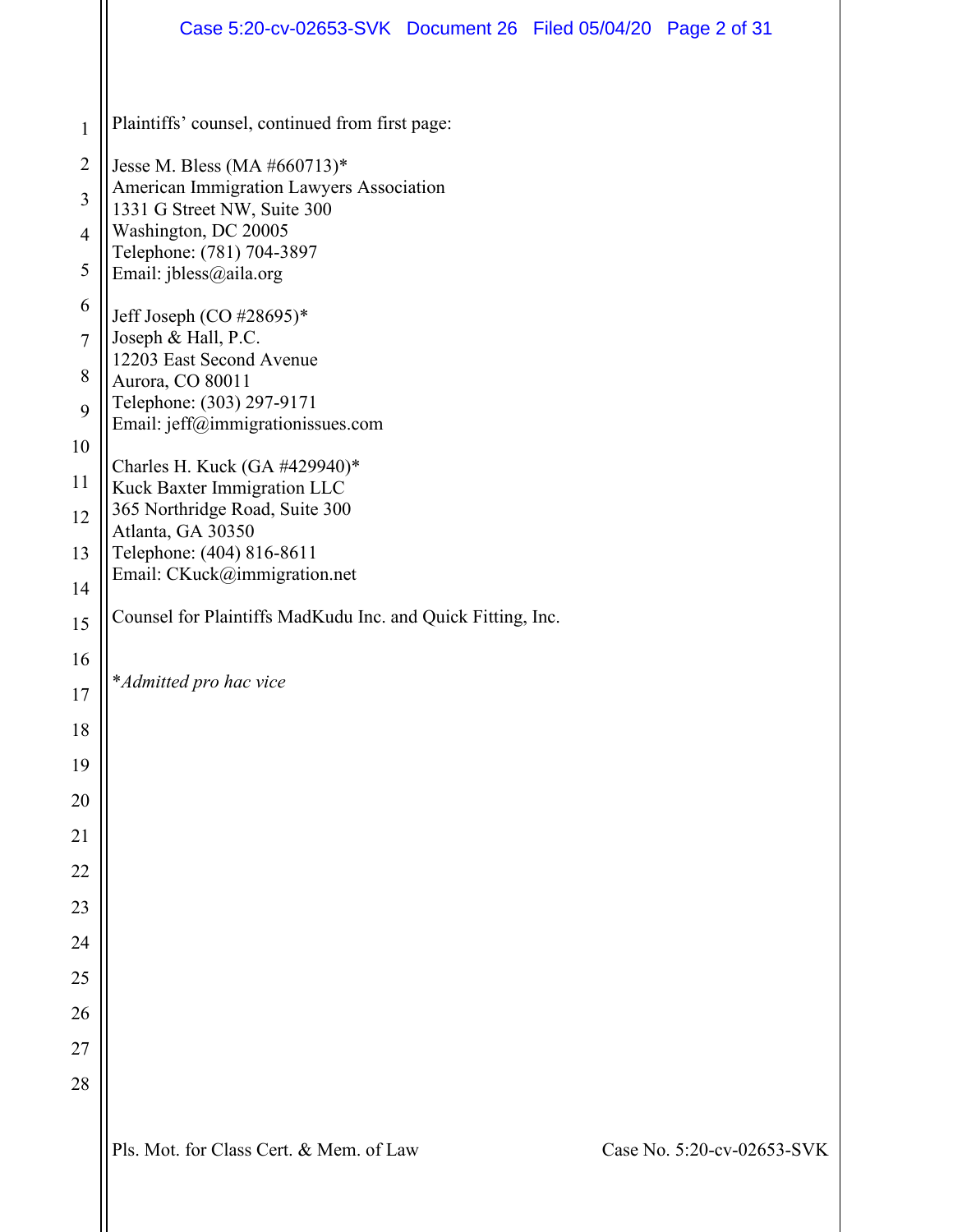| $\mathfrak{p}$   |                |
|------------------|----------------|
|                  | $\overline{2}$ |
| 3                |                |
| $\overline{4}$   |                |
| 5                |                |
| 6                |                |
| $\overline{7}$   |                |
| 8                |                |
| 9                |                |
| 10               |                |
| 11               |                |
| 12               |                |
| 13               |                |
| 14               |                |
| 15               |                |
| 16               |                |
| 17               |                |
| 18               |                |
| 19               |                |
| $20^{\degree}$   |                |
| $\overline{21}$  |                |
| 27               |                |
| $\overline{2}$ : |                |
| 24               |                |
| 25               |                |
| 26               |                |
| $\overline{27}$  |                |
| $^{28}$          |                |

# **NOTICE OF MOTION FOR CLASS CERTIFICATION**

| PLEASE TAKE NOTICE that on June 23, 2020 at 10:00 a.m. or as soon thereafter as                                                                                                                                                                                                                                                                                                                                                                                                                                                                                                      |
|--------------------------------------------------------------------------------------------------------------------------------------------------------------------------------------------------------------------------------------------------------------------------------------------------------------------------------------------------------------------------------------------------------------------------------------------------------------------------------------------------------------------------------------------------------------------------------------|
| the matter may be heard at the San Jose Federal Courthouse, Courtroom 6, 4 <sup>th</sup> Floor, 280 S. 1 <sup>st</sup>                                                                                                                                                                                                                                                                                                                                                                                                                                                               |
| St., San Jose, CA 95113, with the Honorable Magistrate Judge Susan van Keulen, Plaintiffs                                                                                                                                                                                                                                                                                                                                                                                                                                                                                            |
| MadKudu Inc. and Quick Fitting, Inc. will, and hereby do, move this Court for class certification                                                                                                                                                                                                                                                                                                                                                                                                                                                                                    |
| pursuant to Federal Rule of Civil Procedure 23.                                                                                                                                                                                                                                                                                                                                                                                                                                                                                                                                      |
| Plaintiffs seek certification of the following class under Federal Rules of Civil                                                                                                                                                                                                                                                                                                                                                                                                                                                                                                    |
| Procedure 23(a) and 23(b)(2):                                                                                                                                                                                                                                                                                                                                                                                                                                                                                                                                                        |
| All U.S. employers who in 2019 filed, or in the future will file, a petition (Form<br>I-129 or any successor) with USCIS for an H-1B classification under 8 U.S.C.<br>$\S$ 1101(a)(15)(H)(i)(b) for a market research analyst where:<br>USCIS denied or will deny the petition solely or in part based on a<br>finding that the OOH entry for market research analyst does not establish<br>that the occupation is a specialty occupation, and thus does not satisfy<br>8 C.F.R. § 214.2(h)(4)(iii)(A)(1); and<br>But for this finding, the petition would be approved.<br>$\bullet$ |
| This motion is based on the Memorandum of Points and Authorities, <i>infra</i> , the                                                                                                                                                                                                                                                                                                                                                                                                                                                                                                 |
| pleadings, records and files in this action, and such other evidence and argument as may                                                                                                                                                                                                                                                                                                                                                                                                                                                                                             |
| be presented at the time of hearing. A proposed order accompanies this filing.                                                                                                                                                                                                                                                                                                                                                                                                                                                                                                       |
| Respectfully submitted,                                                                                                                                                                                                                                                                                                                                                                                                                                                                                                                                                              |
| s/ Mary Kenney<br>Mary Kenney (DC #1044695)*<br>American Immigration Council<br>1331 G Street NW, Suite 200<br>Washington, DC 20005<br>Telephone: (202) 507-7512<br>Facsimile: (202) 742-5619<br>Email: mkenney@immcouncil.org                                                                                                                                                                                                                                                                                                                                                       |
| *Admitted pro hac vice                                                                                                                                                                                                                                                                                                                                                                                                                                                                                                                                                               |
| Dated: May 4, 2020                                                                                                                                                                                                                                                                                                                                                                                                                                                                                                                                                                   |
| Pls. Mot. for Class Cert. & Mem. of Law<br>Case No. 5:20-cv-02653-SVK                                                                                                                                                                                                                                                                                                                                                                                                                                                                                                                |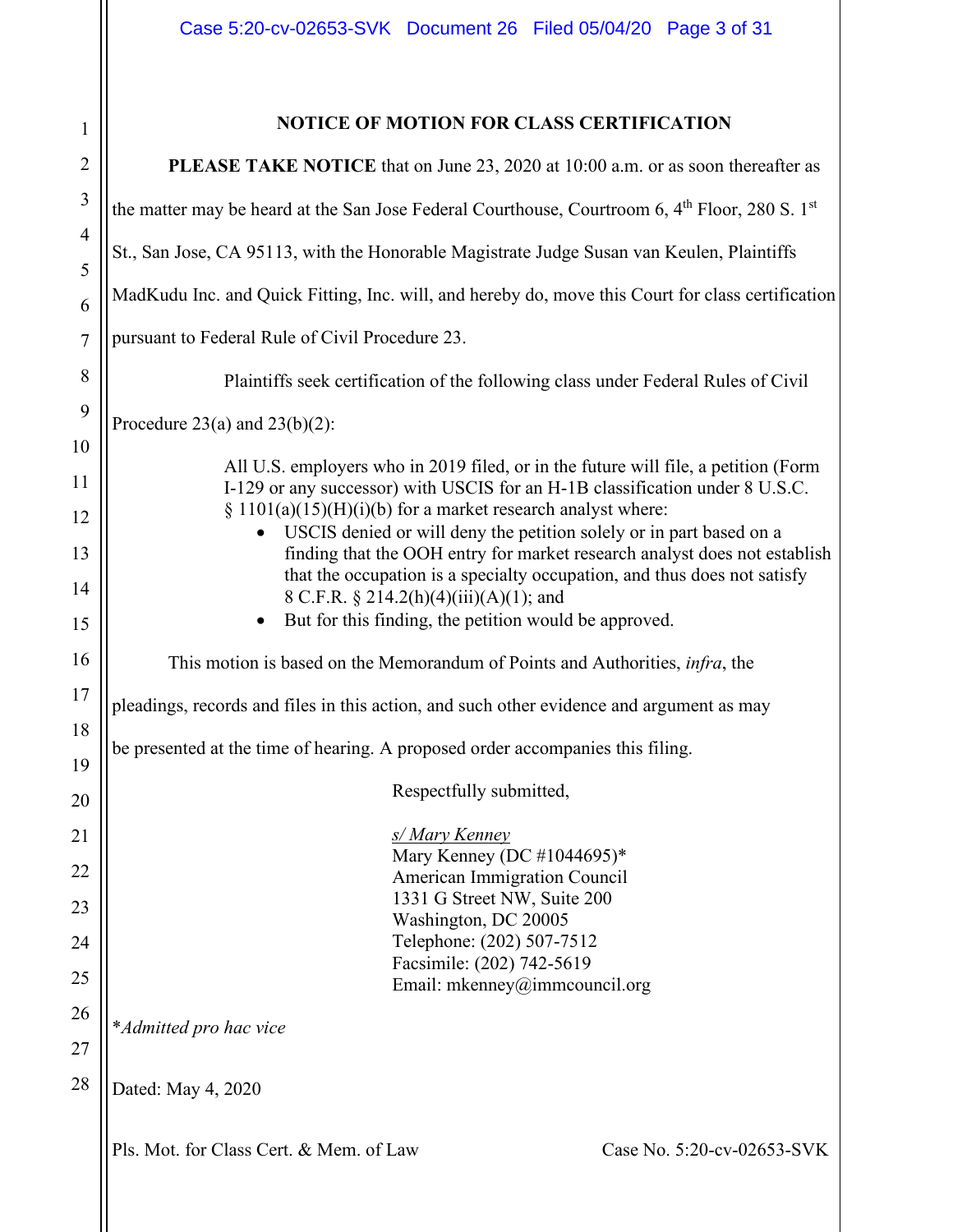|                | Case 5:20-cv-02653-SVK Document 26 Filed 05/04/20 Page 4 of 31                        |    |
|----------------|---------------------------------------------------------------------------------------|----|
|                |                                                                                       |    |
| 1              |                                                                                       |    |
| $\overline{2}$ | <b>TABLE OF CONTENTS</b>                                                              |    |
| 3              | MEMORANDUM OF POINTS AND AUTHORITIES IN SUPPORT OF                                    |    |
| $\overline{4}$ | PLAINTIFFS' MOTION FOR CLASS CERTIFICATION                                            |    |
| 5              | Ι.                                                                                    |    |
| 6              | II.                                                                                   |    |
| 7              | A.                                                                                    |    |
| 8              | <b>B.</b>                                                                             |    |
| 9              |                                                                                       |    |
| 10             | $\mathcal{C}$ .                                                                       |    |
| 11             | III.                                                                                  |    |
| 12             | A.                                                                                    |    |
| 13             | 1. Plaintiffs' Class Is So Numerous that Joinder of all Members Is Impracticable  10  |    |
| 14             | Plaintiffs' Claims Raise Legal and Factual Questions Common to the Class  15<br>2.    |    |
| 15             |                                                                                       |    |
| 16             | 4. The Representative Parties Will Fairly and Adequately Protect the Interests of the |    |
| 17             |                                                                                       | 20 |
| 18             |                                                                                       |    |
| 19             | <b>B.</b>                                                                             |    |
| 20             | IV.                                                                                   |    |
| 21             |                                                                                       |    |
| 22             |                                                                                       |    |
| 23             |                                                                                       |    |
| 24             |                                                                                       |    |
| 25             |                                                                                       |    |
| 26             |                                                                                       |    |
| 27             |                                                                                       |    |
| 28             |                                                                                       |    |
|                |                                                                                       |    |
|                | Pls. Mot. for Class Cert. & Mem. of Law<br>Case No. 5:20-cv-02653-SVK                 |    |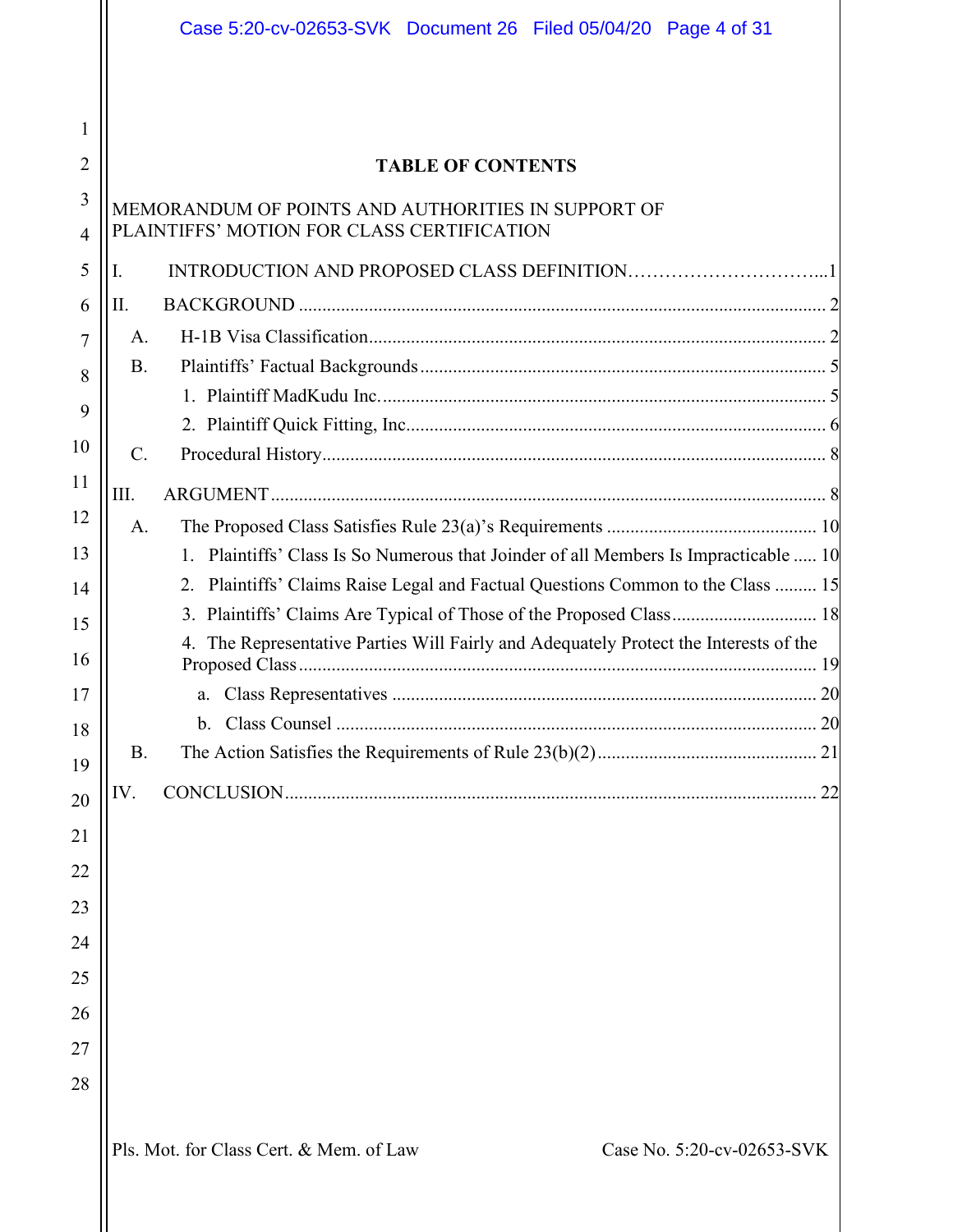# Case 5:20-cv-02653-SVK Document 26 Filed 05/04/20 Page 5 of 31

# **TABLE OF AUTHORITIES**

# 3 4 5 6 7 8 **Cases**

1

2

| 4  | A.B.T. v. U.S. Citizenship & Immigration Servs.,                                         |
|----|------------------------------------------------------------------------------------------|
| 5  |                                                                                          |
| 6  | Alfaro Garcia v. Johnson,                                                                |
| 7  |                                                                                          |
| 8  |                                                                                          |
| 9  | Arnott v. U.S. Citizenship & Immigration Servs., 290 F.R.D. 579 (C.D. Cal. 2012)  10     |
| 10 |                                                                                          |
| 11 |                                                                                          |
| 12 |                                                                                          |
| 13 |                                                                                          |
| 14 | Cypress v. Newport News Gen. & Nonsectarian Hosp. Ass'n, 375 F.2d 648 (4th Cir. 1967) 11 |
| 15 |                                                                                          |
| 16 |                                                                                          |
| 17 | Franco-Gonzales v. Napolitano,                                                           |
| 18 | No. CV 10-02211 DMG (DTBx), 2011 WL 11705815 (C.D. Cal. Nov. 21, 2011) 10                |
| 19 |                                                                                          |
| 20 |                                                                                          |
| 21 |                                                                                          |
| 22 | Harris v. Palm Springs Alpine Estates, Inc., 329 F. 2d 909 (9th Cir. 1964)  10           |
| 23 | In re Rubber Chemicals Antitrust Litig., 232 F.R.D. 346 (N.D. Cal. 2005) 10              |
| 24 |                                                                                          |
| 25 | Info Labs, Inc. v. U.S. Citizenship and Immigration Servs.,                              |
| 26 |                                                                                          |
| 27 | Inland Empire-Immigrant Youth Collective v. Nielsen,                                     |
| 28 |                                                                                          |
|    |                                                                                          |
|    |                                                                                          |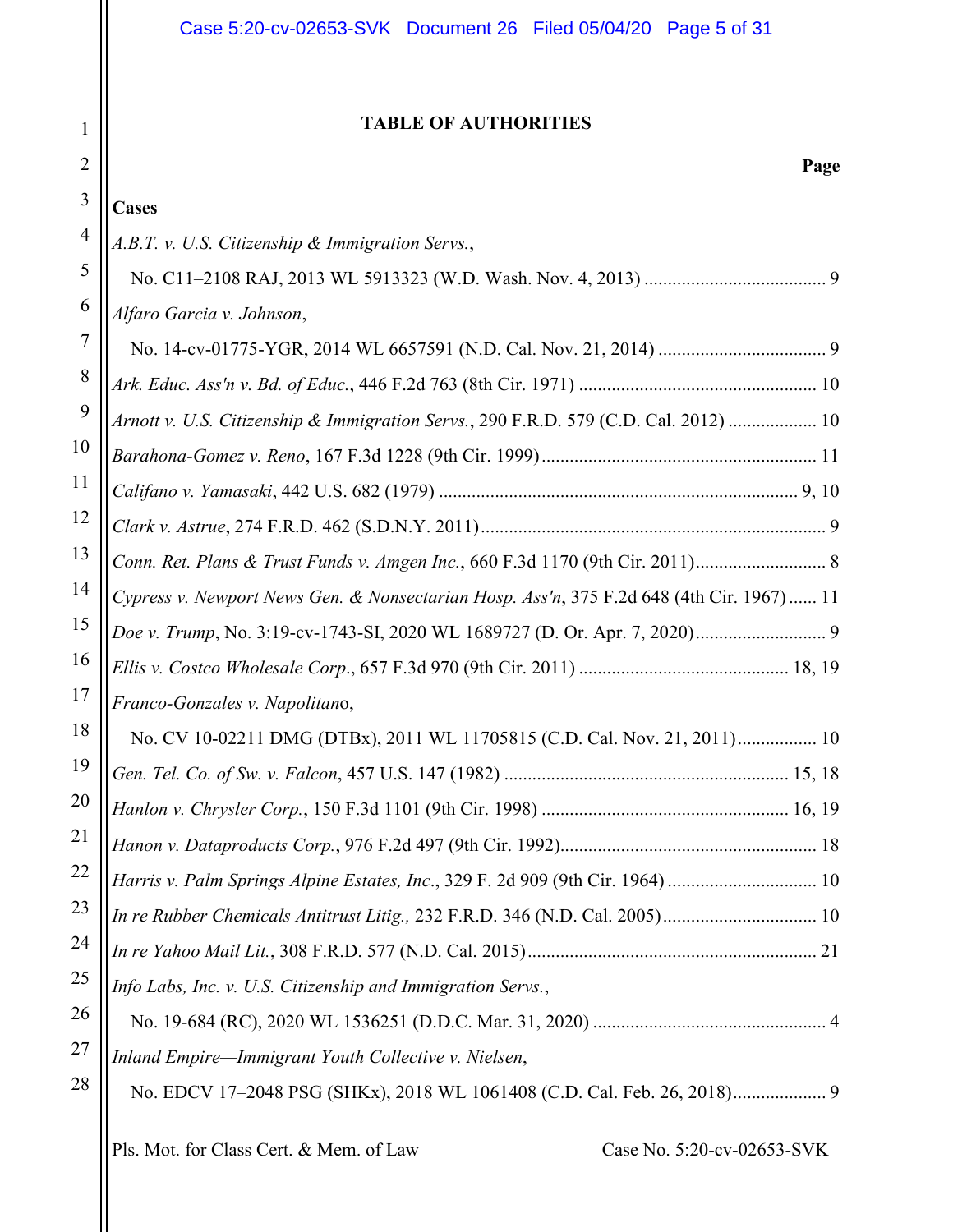| 1                    | Int'l Molders' & Allied Workers' Local Union No. 164 v. Nelson,                              |
|----------------------|----------------------------------------------------------------------------------------------|
| $\overline{2}$       |                                                                                              |
| 3                    |                                                                                              |
| 4                    |                                                                                              |
| 5                    |                                                                                              |
| 6                    | Local Joint Exec. Bd. of Culinary/Bartender Tr. Fund v. Las Vegas Sands, Inc.,               |
| 7                    |                                                                                              |
| 8                    |                                                                                              |
| 9                    |                                                                                              |
| 10                   | McCluskey v. Trs. of Red Dot Corp. Emp. Stock Ownership Plan & Trust,                        |
| 11                   |                                                                                              |
| 12                   | Nat'l Ass'n of Radiation Survivors v. Walters, 111 F.R.D. 595 (N.D. Cal. 1986)  15           |
| 13                   | Nightingale v. U.S. Citizenship & Immigration Servs., 333 F.R.D. 449 (N.D. Cal. 2019)  8, 11 |
| 14                   |                                                                                              |
| 15                   | Raj & Co. v. U.S. Citizenship & Immigration Servs.,                                          |
| 16                   |                                                                                              |
| 17                   |                                                                                              |
| 18                   | Residential Finance Corp. v. U.S. Citizenship and Immigration Servs.,                        |
| 19                   |                                                                                              |
| 20                   |                                                                                              |
| 21                   | Rojas v. Johnson, No. C16-1024 RSM, 2017 WL 1397749 (W.D. Wash. Jan. 10, 2017) 9             |
| 22                   | Rosas v. Baca, No. CV 12-00428 DDP, 2012 WL 2061694 (C.D. Cal. June 7, 2012)  16             |
| 23                   |                                                                                              |
|                      |                                                                                              |
|                      | Santillan v. Ashcroft, No. C 04-2686 MHP, 2004 WL 2297990 (N.D. Cal. Oct. 12, 2004)  9       |
|                      | Shady Grove Orthopedic Assocs., P.A. v. Allstate Ins. Co., 559 U.S. 393 (2010)  8            |
|                      |                                                                                              |
| 24<br>25<br>26<br>27 | Stellar IT Sols. v. United States Citizenship and Immigration Servs.,                        |
| 28                   |                                                                                              |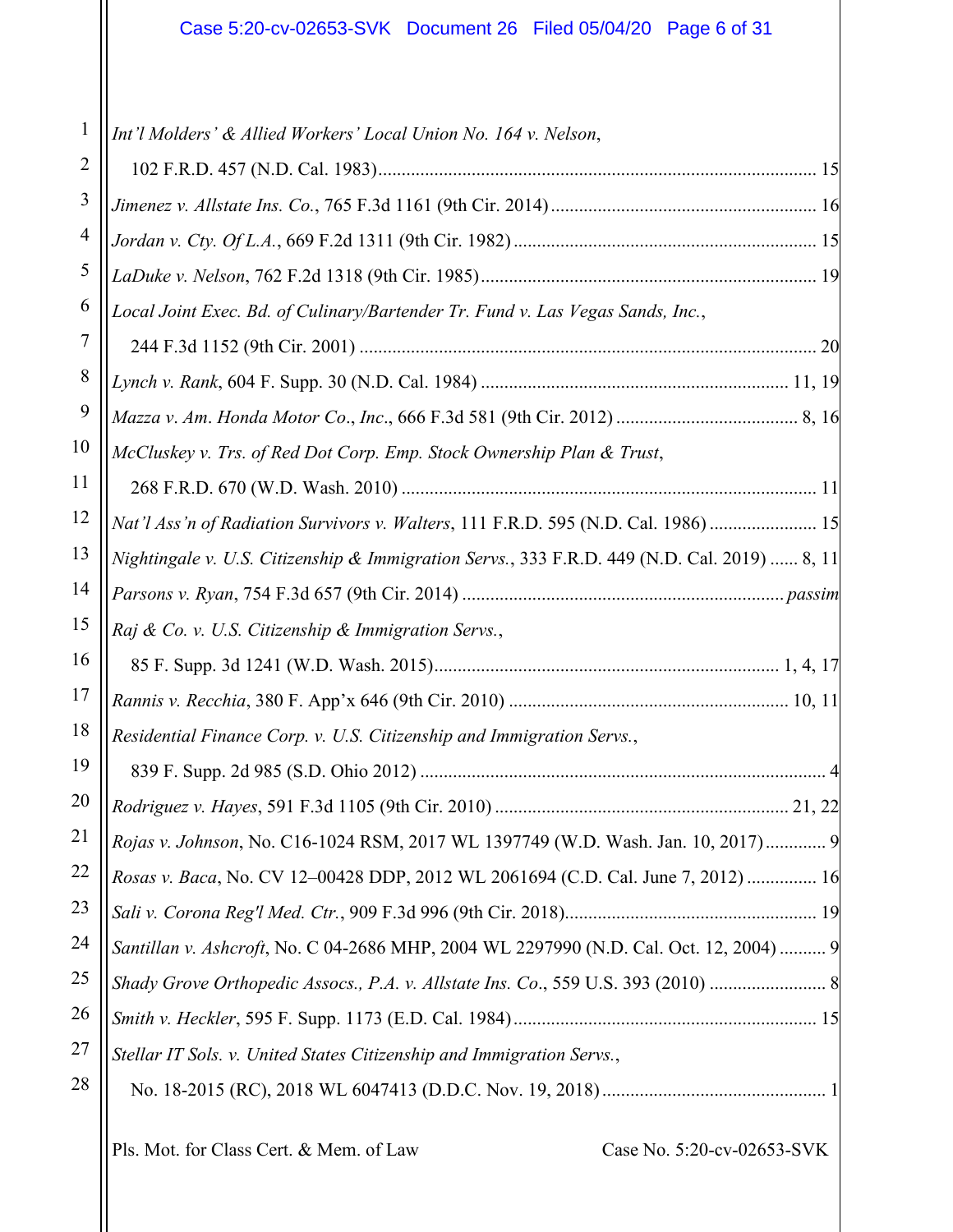| 1              |                                                                                                                                                                                      |
|----------------|--------------------------------------------------------------------------------------------------------------------------------------------------------------------------------------|
| $\overline{2}$ |                                                                                                                                                                                      |
| 3              |                                                                                                                                                                                      |
| 4              |                                                                                                                                                                                      |
| 5              |                                                                                                                                                                                      |
| 6              |                                                                                                                                                                                      |
| 7              | <b>Statutes</b>                                                                                                                                                                      |
| 8              |                                                                                                                                                                                      |
| 9              |                                                                                                                                                                                      |
| 10<br>11       |                                                                                                                                                                                      |
| 12             | <b>Other Authorities</b>                                                                                                                                                             |
| 13             |                                                                                                                                                                                      |
| 14             | Cyrus Mehta & Sophia Genovese, Administrative Review Versus Judicial Review When an<br><i>Employment-Based Petition Is Denied</i> , The Insightful Immigration Blog (July 30, 2018), |
| 15             | http://blog.cyrusmehta.com/2018/07/administrative-review-versus-judicial-review-when-an-                                                                                             |
| 16             | Occupational Outlook Handbook, How to Become a Market Research Analyst (Sept. 4, 2019),                                                                                              |
| 17             | https://www.bls.gov/ooh/business-and-financial/market-research-analysts.htm#tab-4  3, 4, 7                                                                                           |
| 18             | Sinduja Rangarajan, The Trump Administration Is Denying H-1B Visas at a Dizzying Rate, But                                                                                           |
| 19             |                                                                                                                                                                                      |
| 20             | Stuart Anderson, Latest Data Show H-1B Visas Being Denied At High Rates, Forbes (Oct. 28,                                                                                            |
| 21             |                                                                                                                                                                                      |
| 22             | <b>Regulations</b>                                                                                                                                                                   |
| 23             |                                                                                                                                                                                      |
| 24             |                                                                                                                                                                                      |
| 25             |                                                                                                                                                                                      |
| 26             |                                                                                                                                                                                      |
| 27             |                                                                                                                                                                                      |
| 28             |                                                                                                                                                                                      |
|                | Pls. Mot. for Class Cert. & Mem. of Law<br>Case No. 5:20-cv-02653-SVK                                                                                                                |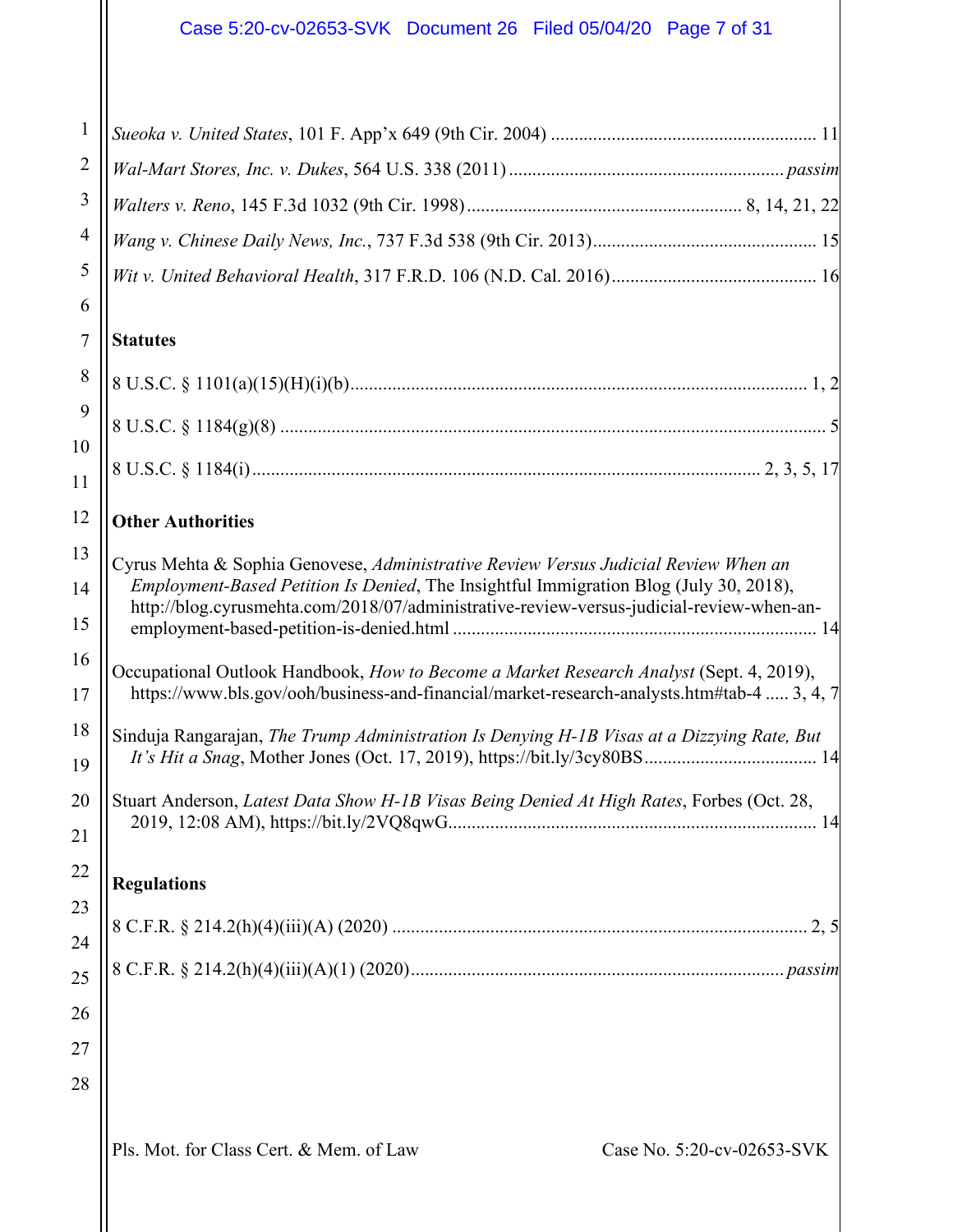#### **MEMORANDUM OF POINTS AND AUTHORITIES IN SUPPORT OF PLAINTIFFS' MOTION FOR CLASS CERTIFICATION**

#### <span id="page-7-0"></span>**I. INTRODUCTION AND PROPOSED CLASS DEFINITION**

Plaintiffs MadKudu Inc. and Quick Fitting, Inc. are U.S. employers who challenge Defendants' policy and practice of arbitrarily and unlawfully denying H-1B nonimmigrant worker petitions for the specialty occupation of market research analyst. Employing boilerplate language and faulty reasoning, Defendant U.S. Citizenship and Immigration Services (USCIS) violated the Administrative Procedure Act (APA), the Immigration and Nationality Act (INA) and its implementing regulations when it denied Plaintiffs' H-1B petitions on the sole ground that a market research analyst was not a specialty occupation. *See* Dkt. 1 ¶¶ 31-42, 57-65. Because Defendants engage in a pattern and practice of denying H-1B petitions for market research analysts on the same basis—and employing the same reasoning—as in Plaintiffs' cases, Plaintiffs brought this lawsuit on behalf of themselves and similarly aggrieved U.S. employers. Plaintiffs seek declaratory and injunctive relief on behalf of themselves and proposed class members to remedy Defendants' legal errors.

The H-1B nonimmigrant visa classification allows highly educated noncitizens to work for U.S. employers in "specialty occupation[s]." 8 U.S.C.  $\S$  1101(a)(15)(H)(i)(b). A position falls within a specialty occupation if "[a] baccalaureate or higher degree or its equivalent is normally the minimum requirement for entry into the particular position  $\ldots$  " 8 C.F.R.

§ 214.2(h)(4)(iii)(A)(1) (2020). In analyzing this test for specialty occupation, Defendant USCIS relies upon the Occupational Outlook Handbook (OOH), a publication of the Bureau of Labor Statistics of the Department of Labor. *See*, *e.g.*, *Stellar IT Sols. v. United States Citizenship and Immigration Servs.*, No. 18-2015 (RC), 2018 WL 6047413, at \*10 (D.D.C. Nov. 19, 2018); *Raj & Co. v. U.S. Citizenship & Immigration Servs.*, 85 F. Supp. 3d 1241, 1247 (W.D. Wash. 2015).

1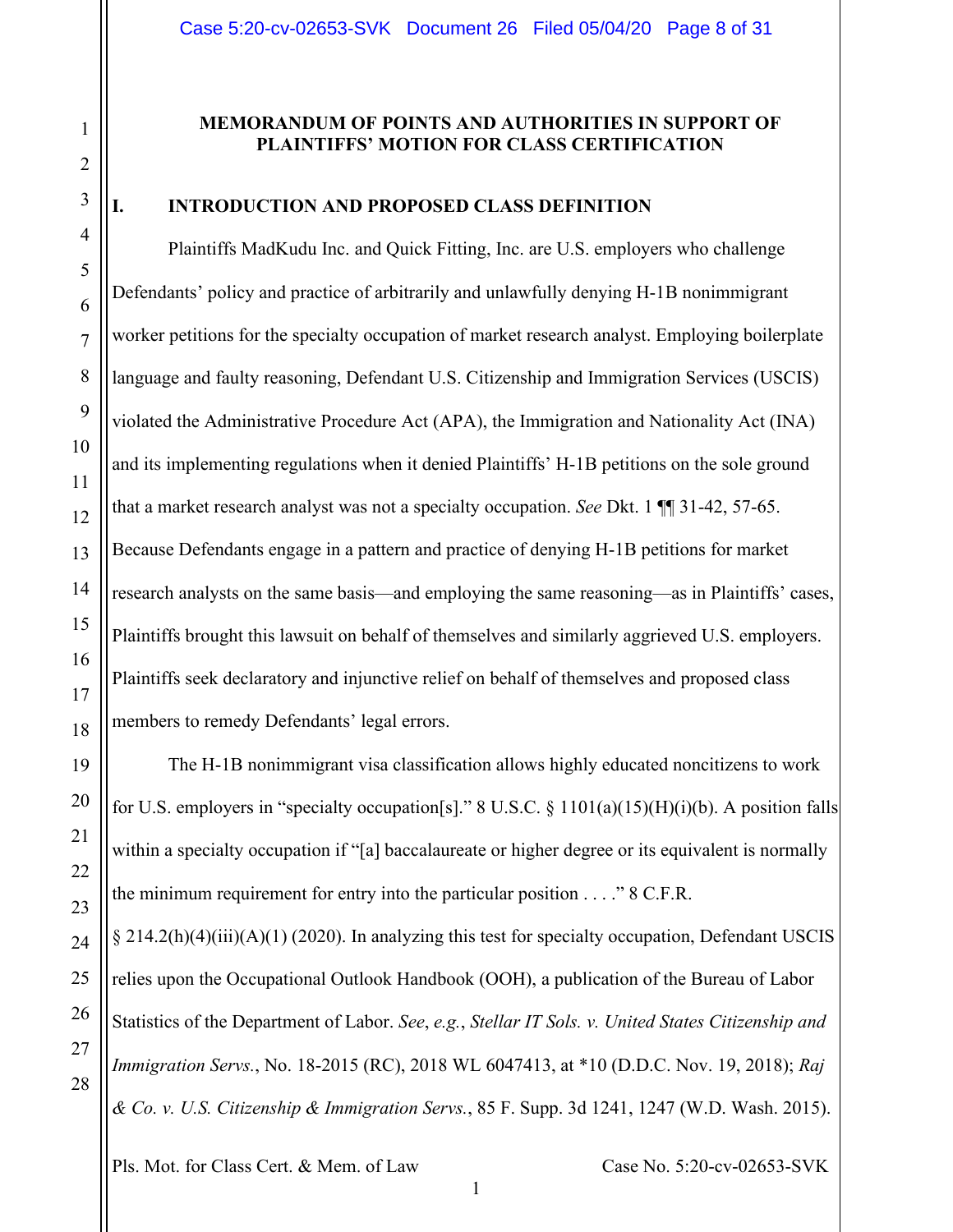# Case 5:20-cv-02653-SVK Document 26 Filed 05/04/20 Page 9 of 31

| $\mathbf{1}$        | The OOH profile for market research analysts conclusively demonstrates that this occupation is a                                                                                                             |
|---------------------|--------------------------------------------------------------------------------------------------------------------------------------------------------------------------------------------------------------|
| $\overline{2}$      | specialty occupation. Although Defendant USCIS relied on the OOH profile for market research                                                                                                                 |
| 3                   | analyst in deciding Plaintiffs' petitions, it misinterpreted the governing statute and regulations as                                                                                                        |
| $\overline{4}$<br>5 | well as the OOH itself.                                                                                                                                                                                      |
| 6                   | Because Defendant USCIS engages in a pattern and practice of denying petitions for                                                                                                                           |
| $\overline{7}$      | market research analysts on the same basis followed in Plaintiffs' cases, Plaintiffs respectfully                                                                                                            |
| 8                   | request that this Court certify the following proposed class under Federal Rules of Civil                                                                                                                    |
| 9                   | Procedure 23(a) and $23(b)(2)$ :                                                                                                                                                                             |
| 10                  | All U.S. employers who in 2019 filed, or in the future will file, a petition (Form                                                                                                                           |
| 11                  | I-129 or any successor) with USCIS for an H-1B classification under 8 U.S.C.<br>§ 1101(a)(15)(H)(i)(b) for a market research analyst where:                                                                  |
| 12<br>13            | USCIS denied or will deny the petition solely or in part based on a<br>$\bullet$<br>finding that the OOH entry for market research analyst does not establish                                                |
| 14                  | that the occupation is a specialty occupation, and thus does not satisfy<br>8 C.F.R. § 214.2(h)(4)(iii)(A)(1); and                                                                                           |
| 15                  | But for this finding, the petition would be approved.<br>٠                                                                                                                                                   |
| 16                  | As explained below, the proposed class satisfies the requirements of Rules 23(a)—numerosity,                                                                                                                 |
| 17<br>18            | commonality, typicality, and adequacy—and 23(b)(2).                                                                                                                                                          |
| 19                  | <b>BACKGROUND</b><br>П.                                                                                                                                                                                      |
| 20                  | <b>H-1B Visa Classification</b><br>A.                                                                                                                                                                        |
| 21                  | The H-1B nonimmigrant visa classification allows highly educated noncitizens to work                                                                                                                         |
| 22                  | for U.S. employers in "specialty occupation[s]": positions requiring the "theoretical and practical                                                                                                          |
| 23<br>24            | application of a body of highly specialized knowledge" for which "a bachelor's or higher degree                                                                                                              |
| 25                  | in a specific specialty (or its equivalent)" is required. 8 U.S.C. $\S$ 1184(i)(1). By regulation, a                                                                                                         |
| 26                  |                                                                                                                                                                                                              |
| 27<br>28            | petitioner can establish that a position is within a specialty occupation through any one of four<br>tests. 8 C.F.R. $\S 214.2(h)(4)(iii)(A)(1)-(4)(2020)$ . Plaintiffs challenge only the first test, which |
|                     |                                                                                                                                                                                                              |

<span id="page-8-1"></span><span id="page-8-0"></span>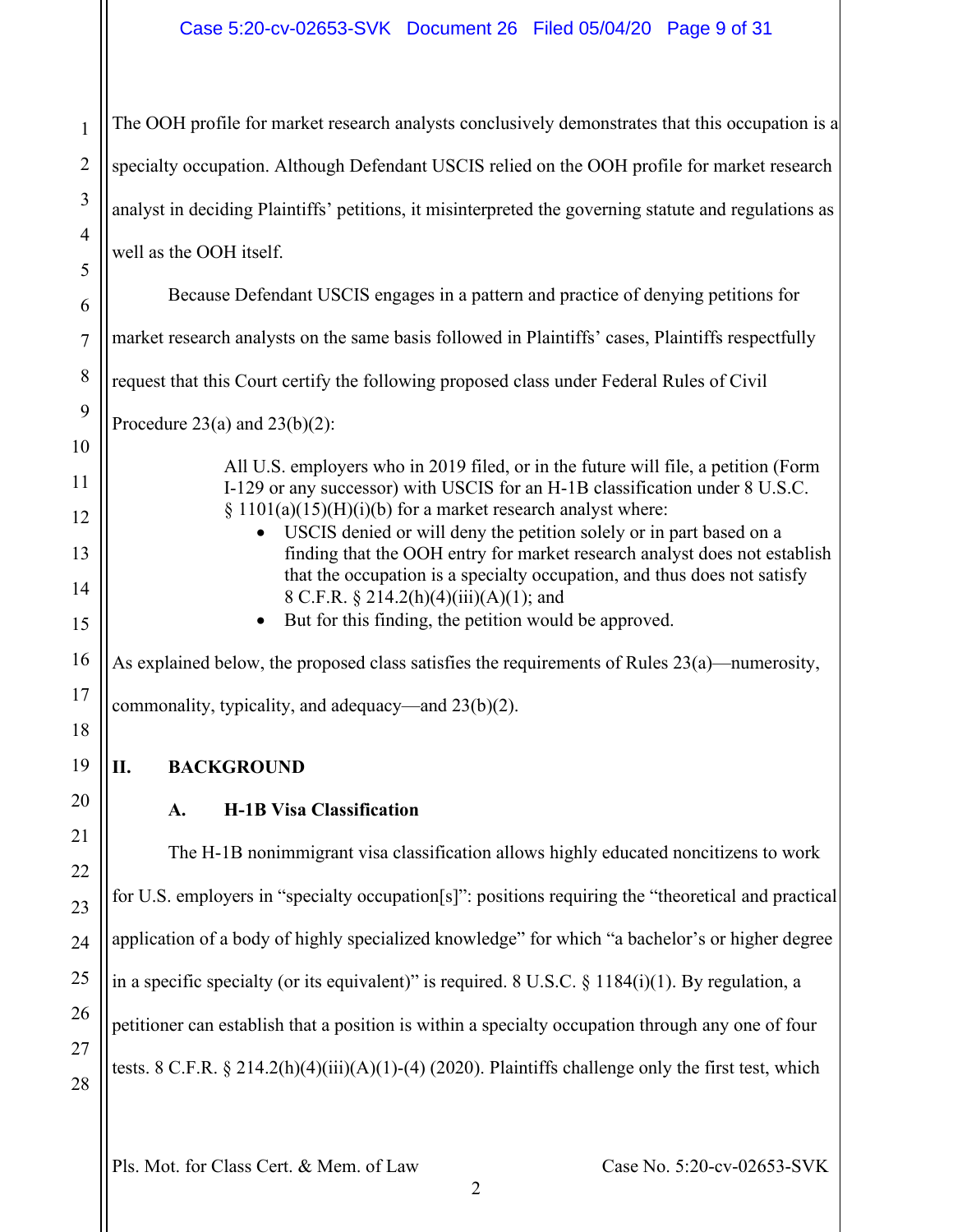| $\mathbf{1}$   | mandates that a position will qualify as a specialty occupation if "[a] baccalaureate or higher                                                                                   |  |  |
|----------------|-----------------------------------------------------------------------------------------------------------------------------------------------------------------------------------|--|--|
| $\overline{2}$ | degree or its equivalent is normally the minimum requirement for entry into the particular                                                                                        |  |  |
| 3              | position." 8 C.F.R. § 214.2(h)(4)(iii)(A)(1) (2020). USCIS reads this provision as requiring that                                                                                 |  |  |
| $\overline{4}$ | the petitioner show that the degree is in a specific specialty, consistent with $8 \text{ U.S.C. } \S 1184(i)$ .                                                                  |  |  |
| 5<br>6         | When deciding whether a petitioner has satisfied this dispositive test, USCIS routinely                                                                                           |  |  |
| $\overline{7}$ | relies upon the OOH, which includes a profile of the market research analyst occupation. USCIS                                                                                    |  |  |
| 8              | recognizes the OOH as an authoritative source for the duties and educational requirements of the                                                                                  |  |  |
| 9              | occupations profiled. The OOH profile for market research analyst reads, in relevant part:                                                                                        |  |  |
| 10             | Market research analysts typically need a bachelor's degree in market research or a                                                                                               |  |  |
| 11<br>12       | related field. Many have degrees in fields such as statistics, math, or computer science.<br>Others have backgrounds in business administration, the social sciences or           |  |  |
| 13             | communications.                                                                                                                                                                   |  |  |
| 14             | Courses in statistics, research methods, and marketing are essential for these workers.<br>Courses in communications and social sciences, such as economics or consumer behavior, |  |  |
| 15             | are also important.                                                                                                                                                               |  |  |
| 16             | Some market research analyst jobs require a master's degree. Several schools offer<br>graduate programs in marketing research, but many analysts complete degrees in other        |  |  |
| 17             | fields, such as statistics and marketing, and/or earn a master's degree in business<br>administration (MBA). A master's degree is often required for leadership positions or      |  |  |
| 18<br>19       | positions that perform more technical research.                                                                                                                                   |  |  |
| 20             | OOH, How to Become a Market Research Analyst (Sept. 4, 2019),                                                                                                                     |  |  |
| 21             | https://www.bls.gov/ooh/business-and-financial/market-research-analysts.htm#tab-4 (emphasis                                                                                       |  |  |
| 22             | added).                                                                                                                                                                           |  |  |
| 23             | The central legal question in this case is whether the OOH profile for a market research                                                                                          |  |  |
| 24             | analyst satisfies the first regulatory test, that is, whether it demonstrates that a bachelor's or                                                                                |  |  |
| 25<br>26       | higher degree in a specific specialty or its equivalent is "normally" the minimum requirement for                                                                                 |  |  |
| 27             | entry into the occupation. In finding that it does not, Defendant USCIS erroneously concludes                                                                                     |  |  |
| 28             | that the OOH establishes that a range of degrees or educational credentials may qualify an                                                                                        |  |  |
|                |                                                                                                                                                                                   |  |  |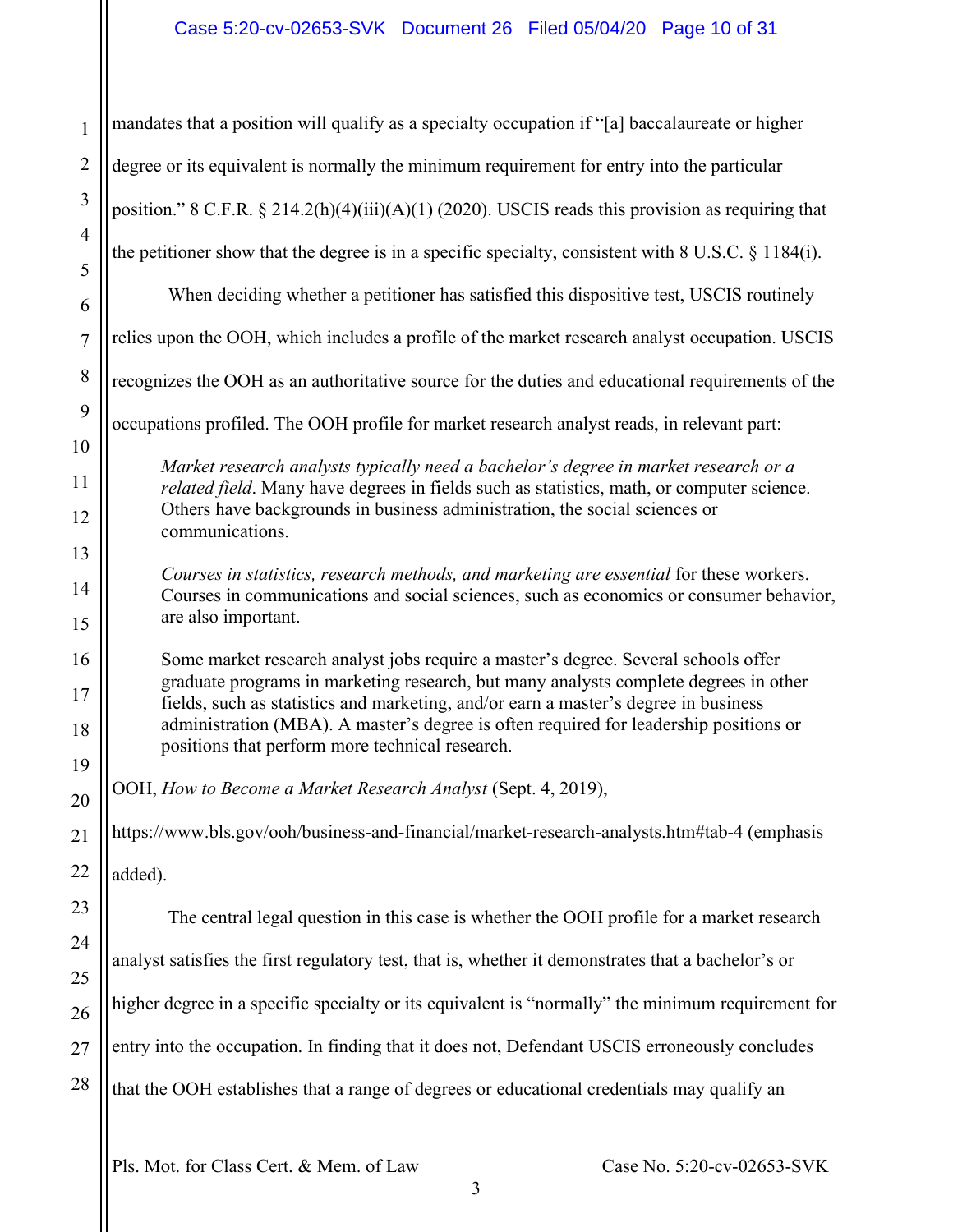individual to work as a market research analyst, and thus it fails to establish that a degree in a specific specialty is required. Exh. B, Denial of Plaintiff MadKudu's petition ("MadKudu Petition Denial") at 4; Exh. D, Denial of Plaintiff Quick Fitting's petition ("Quick Fitting Petition Denial") at 4; *see also* Dkt. 1 ¶¶ 35, 41. In so finding, Defendant USCIS misinterprets the meaning of the statutory phrase "baccalaureate degree or higher in the specific specialty (or its equivalent)." *See Raj*, 85 F. Supp. 3d at 1247 (holding that USCIS' interpretation of the OOH entry for market research analysts "impermissibly narrows the plain language of the statute"); *see also Residential Finance Corp. v. U.S. Citizenship and Immigration Servs.*, 839 F. Supp. 2d 985, 996-97 (S.D. Ohio 2012) ("Defendant's implicit premise that the title of a field of study controls ignores the realities of the statutory language involved and the obvious intent behind them. The knowledge and not the title of the degree is what is important."). Similarly, Defendant USCIS fails to give meaning to the term "normally" in the first regulatory test. *See*, *e.g.*, *Info Labs, Inc. v. U.S. Citizenship and Immigration Servs.*, No. 19-684 (RC), 2020 WL 1536251, at \*4 (D.D.C. Mar. 31, 2020) (rejecting USCIS reading of the OOH profile for computer systems analysts and explaining that "[t]he fact that such a degree is not 'always' required—or that 'some firms' hire analysts with general business or liberal arts degrees—does not suggest a specialty degree is not 'normally' required").

Defendant USCIS also misreads the OOH, ignoring altogether its statements that "[m]arket research analysts typically need a bachelor's degree in market research or a related field" and that "[c]ourses in statistics, research methods, and marketing are essential for these workers," while "[c]ourses in communications and social sciences, such as economics or consumer behavior, are also important." OOH, *How to Become a Market Research Analyst*. Had USCIS properly interpreted and applied the statute and regulations and not ignored critical

28

1

2

3

4

5

6

7

8

9

10

11

12

13

14

15

16

17

18

19

20

21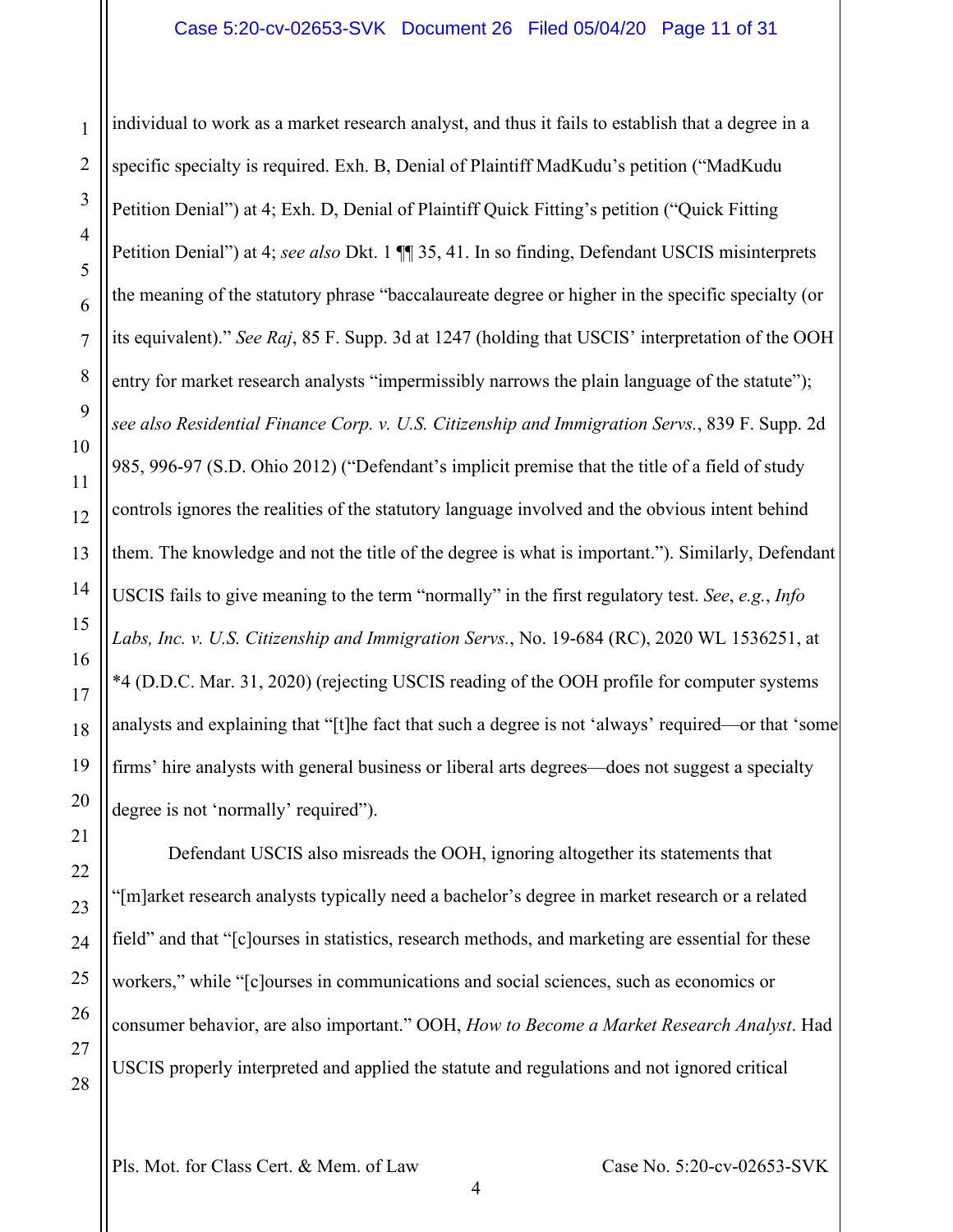1 2 information in the OOH profile, it would have found that market research analyst is a specialty occupation and approved Plaintiffs' and putative class members' petitions.<sup>[1](#page-11-2)</sup>

## **B. Plaintiffs' Factual Backgrounds**

<span id="page-11-0"></span>3

<span id="page-11-1"></span>4

5

6

7

8

9

10

11

12

13

14

15

16

17

18

19

20

21

22

23

<span id="page-11-2"></span>24

25

26

<span id="page-11-3"></span>27

28

## **1. Plaintiff MadKudu Inc.**

Plaintiff MadKudu Inc. is a marketing analytics software company headquartered in Mountain View, California. Exh. A, Declaration of Francis Brero, Cofounder and Chief Revenue Officer, MadKudu ("MadKudu Dec.") ¶¶2-3. Established in 2014, its clients are business-tobusiness software as a service (SaaS) companies who want an alternative to the incomplete, yet time-intensive manual development of sales leads. *Id*. MadKudu analyzes a client's customers and segments sales leads based on relevant demographic data, such as the lead's title, industry and business size. *Id*. at ¶3. Its data analysis determines which customers are ready to buy from the client. *Id*. MadKudu's predictive models adapt automatically based on data, accounting for changes in its clients' products, and markets for new customers. *Id*.

On or about April 2, 2019, MadKudu filed a petition with USCIS seeking to employ Rafikah Binte Mohamed Halim in H-1B status in a market research analyst job with the title of product manager. Exh. A, MadKudu Dec. ¶4. Ms. Mohamed Halim, a national of Singapore, had worked for MadKudu in H-1B1<sup>[2](#page-11-3)</sup> status since June 2018 as product manager. *Id.* at ¶5. MadKudu attached to its H-1B petition a Labor Condition Application certified by the Department of

Because each of the regulatory tests in  $8$  C.F.R.  $\S 214.2(h)(4)(iii)(A)$  (2020) operates independently, it is immaterial that USCIS denied the petitions under multiple regulatory tests. Had USCIS found that Plaintiffs satisfied the first regulatory test, it would have found that the occupation was a specialty occupation.

<sup>2</sup> Congress established the H-1B1 classification for nationals of Chile and Singapore under Fair Trade Agreements with each country. *See* 8 U.S.C. § 1184(g)(8)(A)(i)-(ii), (g)(8)(B)(ii)(I)-

<sup>(</sup>II). As with the H-1B classification, the job must be in an identically defined "specialty occupation." 8 U.S.C. § 1184(i)(3).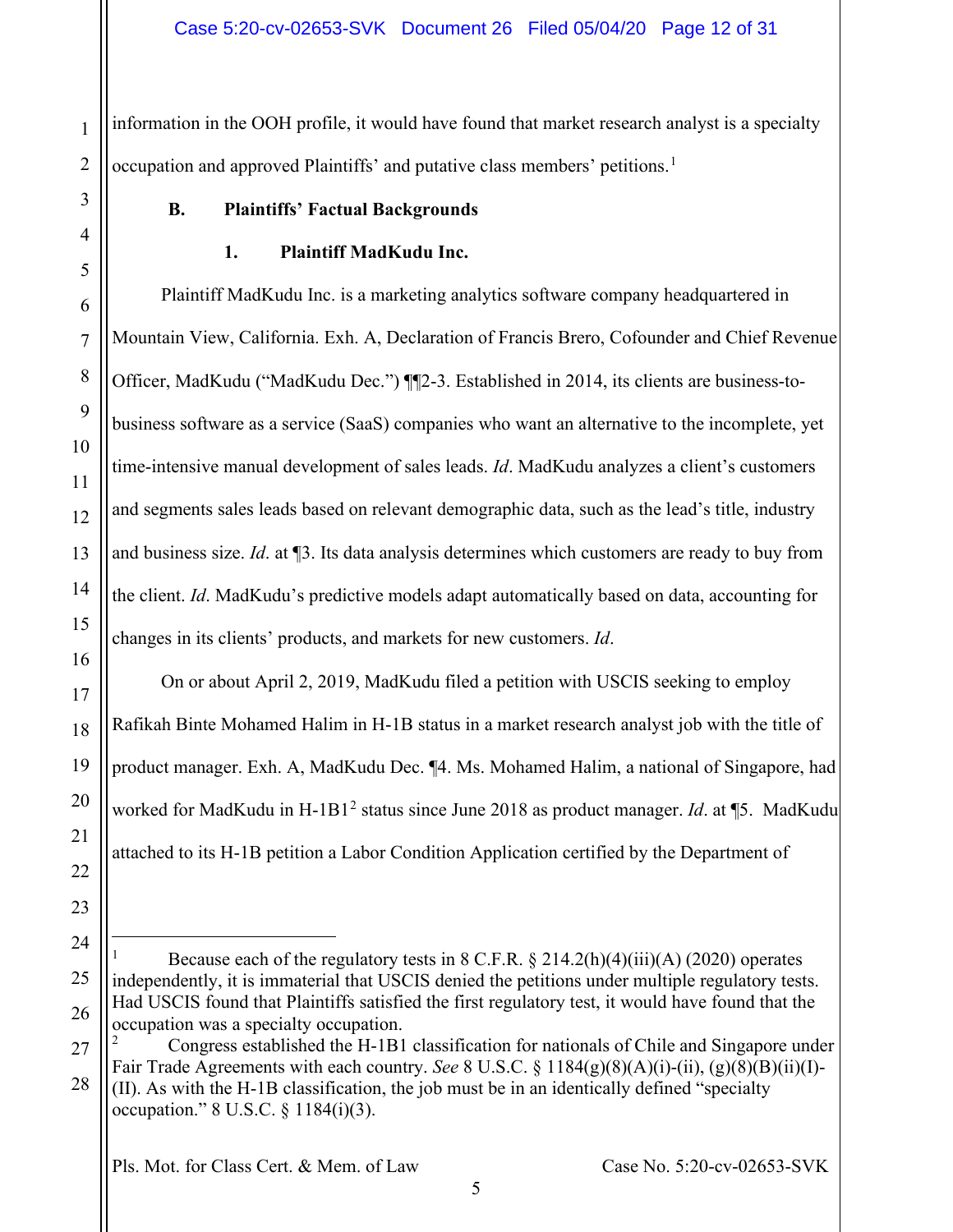Labor, which identified the position by SOC Code 13-1161, an occupation entitled Market Research Analysts and Marketing Specialists. *Id*. at ¶6.

Defendant USCIS denied the petition on February 24, 2020, for failing to demonstrate that the position was a specialty occupation under any of the independent regulatory tests. Exh. A, MadKudu Dec. ¶7; Exh. B, MadKudu Petition Denial at 8; Dkt. 1 ¶34. Following its policy and practice, Defendant USCIS determined that Plaintiff MadKudu's petition did not meet the first regulatory test because the OOH did not show that market research analyst positions normally require a minimum of a bachelor's degree or its equivalent in a specific specialty at the entry level. Exh. B, MadKudu Petition Denial at 4-5. Defendant USCIS noted "a range of educational credentials may qualify an individual to perform the duties of a Market Research Analysts [sic]." *Id.* at 4. In doing so, Defendant USCIS ignored entirely the OOH's statements that "[m]arket research analysts typically need a bachelor's degree in market research or a related field" and that "[c]ourses in statistics, research methods, and marketing are essential for these workers." *Id*.

#### **2. Plaintiff Quick Fitting, Inc.**

<span id="page-12-0"></span>Established in 2004, Plaintiff Quick Fitting, Inc. is a corporation headquartered in Warwick, Rhode Island. It is the supplier of repairable quick connection fittings for retail, industrial, original equipment manufacturing (OEM) and plumbing and electrical markets. Its quick connection technologies can be used in such areas as plumbing, electrical, airconditioning, fire suppression and oil and gas applications. Exh. C, Declaration of Francis G. Kosky, Executive VP and CFO, Quick Fitting ("Quick Fitting Dec.") ¶2.

On or about August 20, 2019, Quick Fitting filed a petition with USCIS seeking an extension of Xiaomeng Liu's H-1B status based on her employment as a market research analyst. It sought to continue to employ Ms. Liu in this position for an additional period with no change

1

2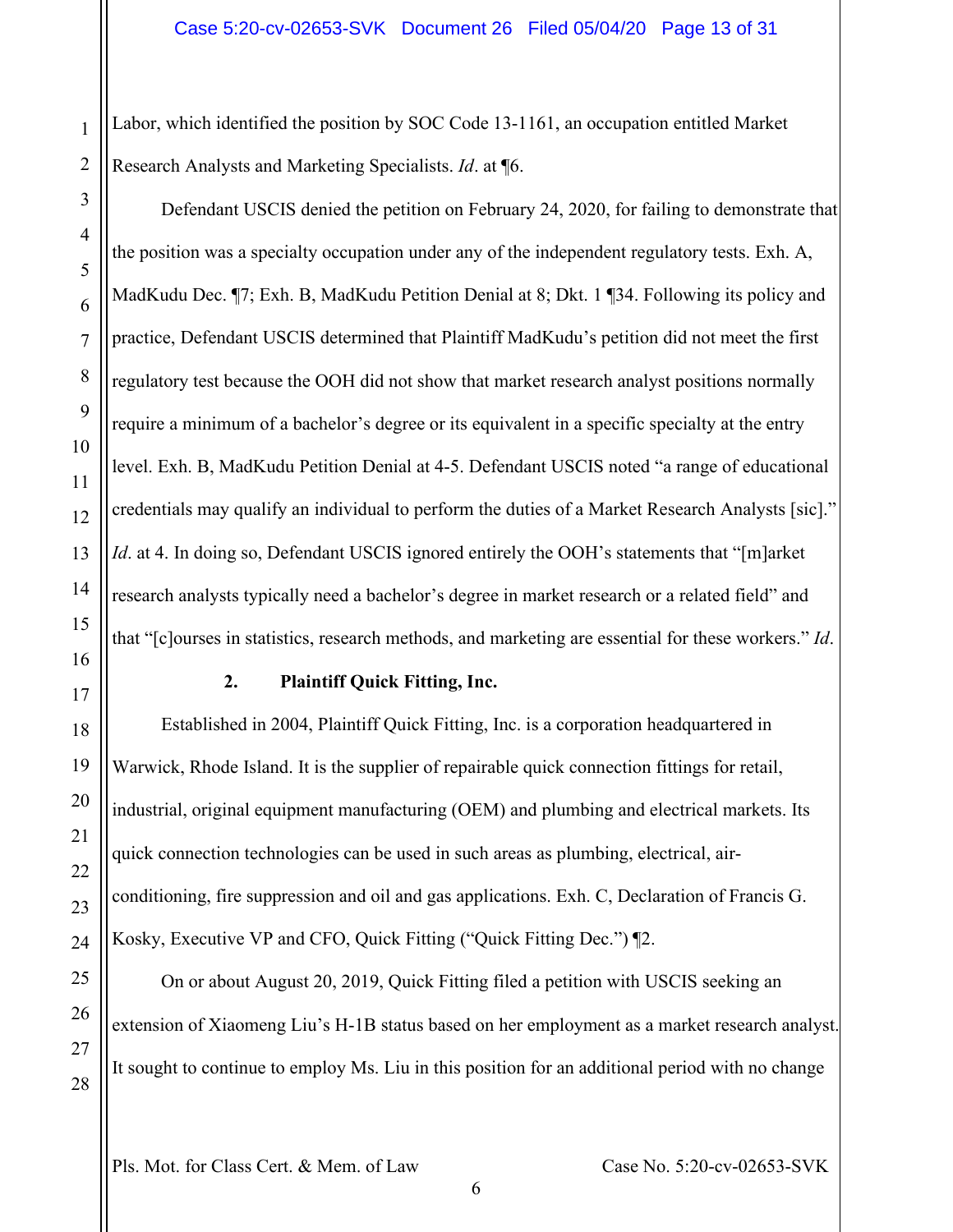in job duties from the H-1B petition previously approved by Defendant USCIS. Exh. C, Quick Fitting Dec. ¶3. Ms. Liu had been working with Quick Fitting in H-1B status since December 2012. *Id*. at ¶4. Quick Fitting attached to its H-1B petition a Labor Condition Application certified by the Department of Labor, which identified the position by SOC Code 13-1161, an occupation entitled Market Research Analysts and Marketing Specialists. *Id*. at ¶5.

Defendant USCIS denied the petition on January 23, 2020, for failing to demonstrate that the position was a specialty occupation under any of the independent regulatory tests. Exh. C, Quick Fitting Dec. ¶6; Exh. D, Quick Fitting Denial at 9; Dkt. 1 ¶40. Following its policy and practice, Defendant USCIS determined that Plaintiff Quick Fitting's petition did not meet the first regulatory test because the OOH did not show that market research analyst positions normally require a minimum of a bachelor's degree or its equivalent in a specific specialty at the entry level. Exh. D, Quick Fitting Denial at 4. Defendant USCIS noted that "[a] range of educational credentials such as business administration and the social sciences may qualify an individual to perform the duties of a Market Research Analyst and Marketing Specialist." *Id*. Defendant USCIS concluded that the "requirement of a degree with a generalized title, such as business administration or liberal arts, without further specification, does not establish eligibility." *Id*. In so doing, Defendant USCIS ignored entirely the OOH's statements that "[m]arket research analysts typically need a bachelor's degree in market research or a related field" and that "[c]ourses in statistics, research methods, and marketing are essential for these workers." *Compare id*. *with* OOH, *How to Become a Market Research Analyst* (Sept. 4, 2019) *supra*.

1

2

3

4

5

6

7

8

9

10

11

12

13

14

15

16

17

18

19

20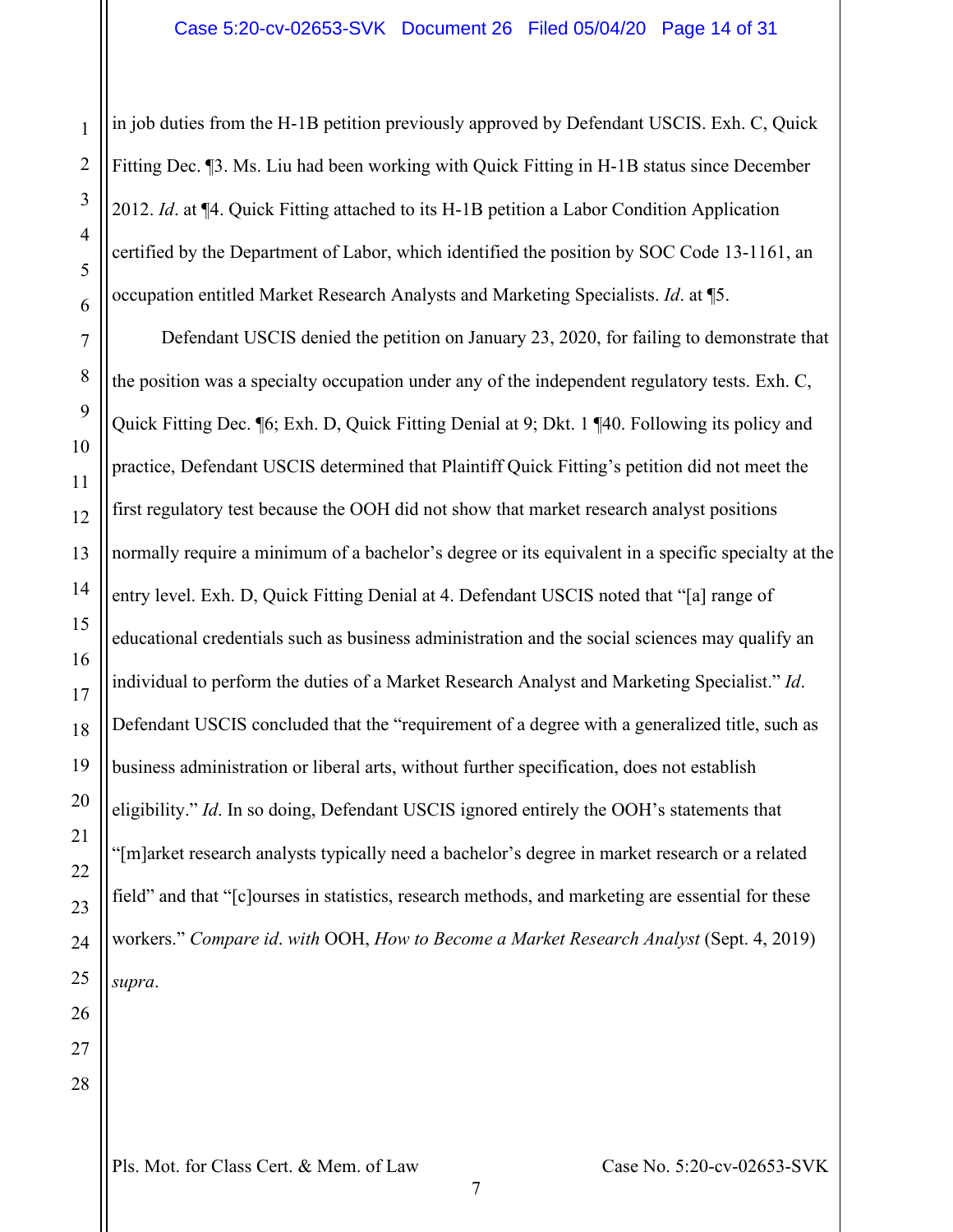#### **C. Procedural History**

<span id="page-14-0"></span>On April 16, 2020, Plaintiffs filed a class action complaint in the United States District Court for the Northern District of California. The complaint asserted causes of action based on the Defendants' violations of the INA and implementing regulations and the APA. Dkt. 1 ¶¶ 57- 65. Plaintiffs are now filing this Motion for Class Certification with supporting Memorandum of Points and Authorities.

#### <span id="page-14-1"></span>**III. ARGUMENT**

A plaintiff whose suit meets the requirements of Fed. R. Civ. P. 23 has a "categorical" right "to pursue his claim as a class action." *Shady Grove Orthopedic Assocs., P.A. v. Allstate Ins. Co*., 559 U.S. 393, 398 (2010). The plaintiff must satisfy Rule 23(a) criteria—numerosity, commonality, typicality, and adequacy of representation—and fall within one of the three categories found in Rule 23(b). *Id*; *see also Mazza v*. *Am*. *Honda Motor Co*., *Inc*., 666 F.3d 581, 588 (9th Cir. 2012) (discussing criteria under Rule 23(a)). The party seeking certification has the burden to show, by a preponderance of the evidence, that these prerequisites are met. *See Conn. Ret. Plans & Trust Funds v. Amgen Inc.*, 660 F.3d 1170, 1175 (9th Cir. 2011); *see also Wal-Mart Stores, Inc. v. Dukes*, 564 U.S. 338, 349-52 (2011).

Plaintiffs' proposed class satisfies all four Rule 23(a) prerequisites as well as Rule 23(b)(2). Courts within the Ninth Circuit, including this Court, have granted nationwide class certification to plaintiffs seeking declaratory or injunctive relief in challenges to immigration policies and practices. *See, e.g.*, *Walters v. Reno*, 145 F.3d 1032, 1045-47 (9th Cir. 1998) (affirming certification of nationwide class of individuals challenging adequacy of notice in document fraud cases); *Nightingale v. U.S. Citizenship & Immigration Servs.*, 333 F.R.D. 449, 456, 463 (N.D. Cal. 2019) (certifying two nationwide classes in case challenging immigration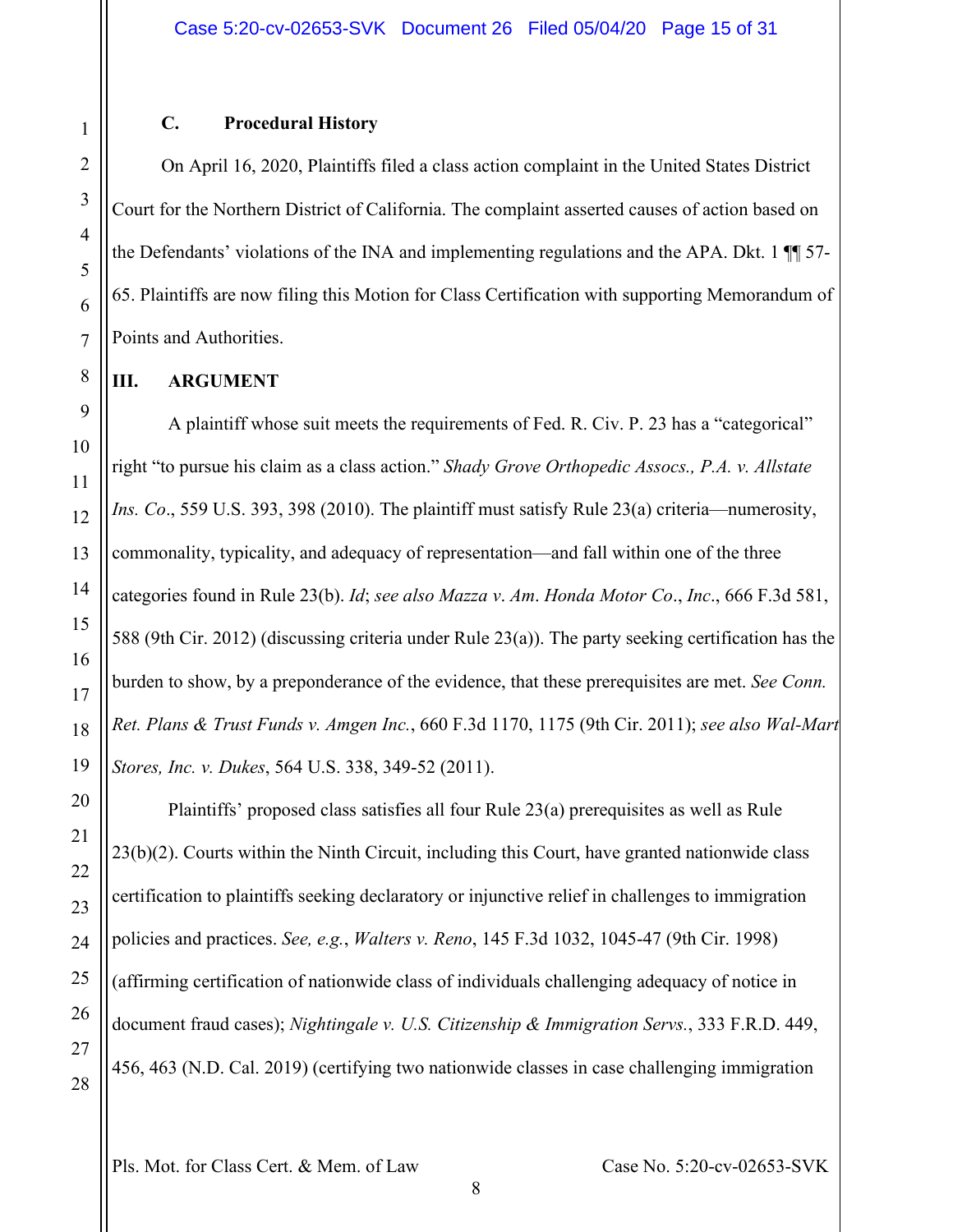agencies' failure to timely process FOIA requests); *Alfaro Garcia v. Johnson*, No. 14-cv-01775- YGR, 2014 WL 6657591, at \*16 (N.D. Cal. Nov. 21, 2014) (certifying nationwide class in case challenging government's failure to provide timely reasonable fear interviews); *Santillan v. Ashcroft*, No. C 04-2686 MHP, 2004 WL 2297990, at \*12 (N.D. Cal. Oct. 12, 2004) (certifying nationwide class of lawful permanent residents challenging USCIS' delays in issuing documentation of their status); *Doe v. Trump*, No. 3:19-cv-1743-SI, 2020 WL 1689727, at \*16- 17 (D. Or. Apr. 7, 2020) (certifying class of individuals with approved or pending immigration petitions and a subclass of visa applicants challenging the President's Proclamation on healthcare insurance); *Inland Empire—Immigrant Youth Collective v. Nielsen*, No. EDCV 17–2048 PSG (SHKx), 2018 WL 1061408, at \*4, 12, 14 (C.D. Cal. Feb. 26, 2018) (certifying nationwide class of Deferred Action for Childhood Arrivals recipients whose benefits were terminated without notice or cause); *Rojas v. Johnson*, No. C16-1024 RSM, 2017 WL 1397749, at \*7 (W.D. Wash. Jan. 10, 2017) (certifying two nationwide classes with two subclasses each of asylum seekers challenging defective asylum application procedures); *A.B.T. v. U.S. Citizenship & Immigration Servs.*, No. C11–2108 RAJ, 2013 WL 5913323, at \*1-2 (W.D. Wash. Nov. 4, 2013) (certifying nationwide class and approving a settlement amending practices by EOIR and USCIS that precluded asylum applicants from receiving employment authorization).

Here, as in the cases cited above, a nationwide class is "[]consistent with principles of equity jurisprudence" since the challenged adjudicatory policy and practice is national and "the scope of injunctive relief is dictated by the extent of the violation established, not by the geographical extent of the plaintiff class." *Califano v. Yamasaki*, 442 U.S. 682, 702 (1979). In reviewing whether to certify a nationwide class, courts consider whether (1) there are similar cases currently pending in other jurisdictions, and (2) the plaintiffs are challenging a nationwide

1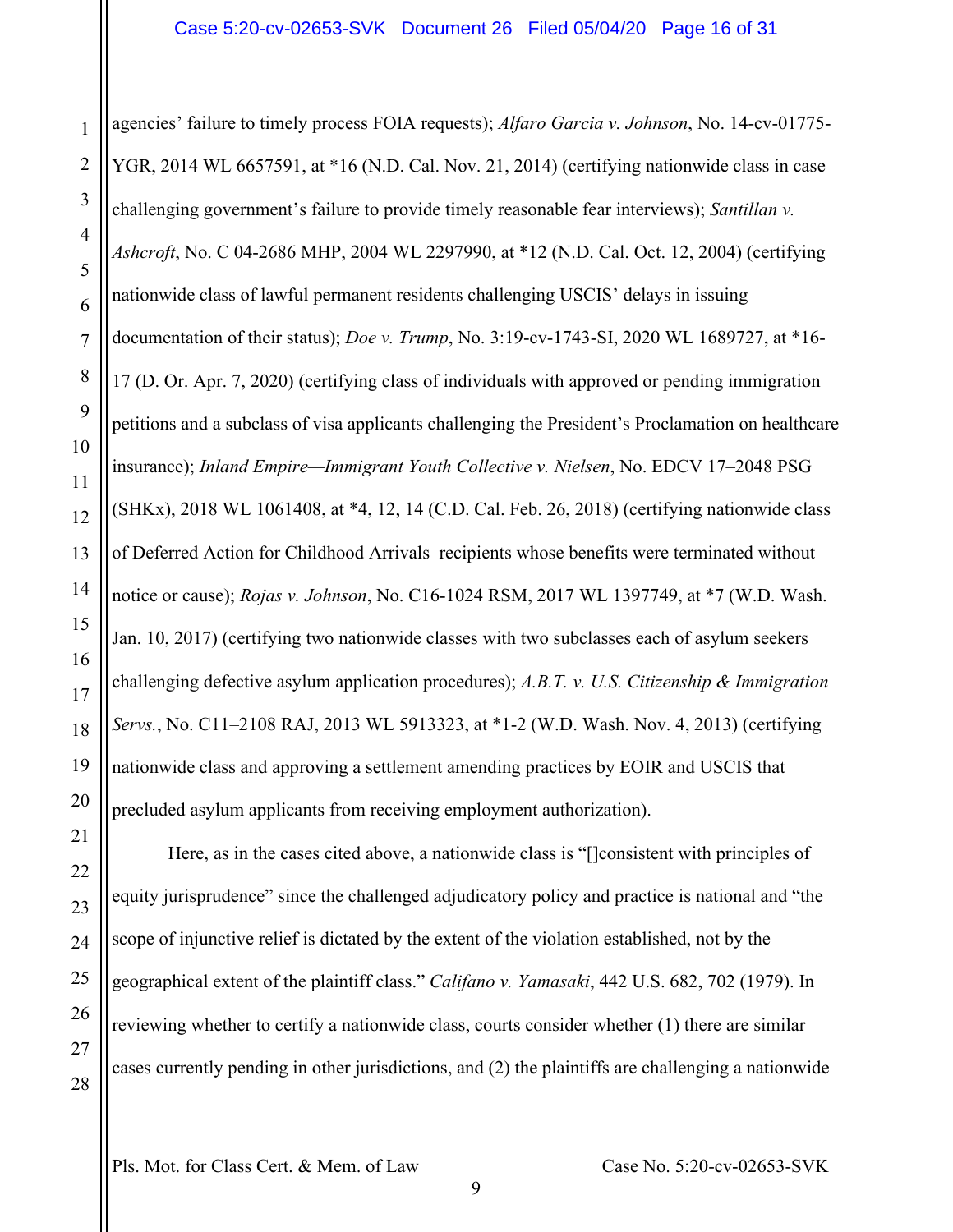policy or practice. *Id.*; *see, e.g.*, *Arnott v. U.S. Citizenship & Immigration Servs.*, 290 F.R.D. 579, 589 (C.D. Cal. 2012); *Clark v. Astrue*, 274 F.R.D. 462, 471 (S.D.N.Y. 2011).

To the best of counsel's knowledge, there is no other case challenging USCIS' systemic policy or practice of denying H-1B petitions based upon a misinterpretation of the statute, regulations and OOH. Instead, the only pending cases are those brought by individual plaintiffs to remedy denials of their own H-1B petitions. Moreover, this issue can be fully resolved only on a nationwide level. USCIS employs the same or similar boilerplate templates to deny multiple dozens of H-1B petitions for market research analysts each year throughout the United States, on the same grounds asserted in Plaintiffs' cases, and will continue to do so without a class-wide court order. Individual lawsuits will not change USCIS policy or halt its practice. For that reason, this issue is particularly amenable to class-wide treatment. *See Yamasaki,* 442 U.S. at 702.

#### <span id="page-16-0"></span>**A. The Proposed Class Satisfies Rule 23(a)'s Requirements**

### **1. Plaintiffs' Class Is So Numerous that Joinder of all Members Is Impracticable**

<span id="page-16-1"></span>Rule  $23(a)(1)$  requires that "the class [be] so numerous that joinder of all members is impracticable." Fed. R. Civ. P. 23(a)(1). "'[I]mpracticability' does not mean 'impossibility,' but only the difficulty or inconvenience of joining all members of the class." *Franco-Gonzales v. Napolitan*o, No. CV 10-02211 DMG (DTBx), 2011 WL 11705815, at \*6 (C.D. Cal. Nov. 21, 2011) (quoting *Harris v. Palm Springs Alpine Estates, Inc*., 329 F. 2d 909, 913-14 (9th Cir. 1964)). The party seeking certification "do[es] not need to state the exact number of potential class members, nor is a specific number of class members required for numerosity." *In re Rubber Chemicals Antitrust Litig.,* 232 F.R.D. 346, 350 (N.D. Cal. 2005)*.* The Ninth Circuit has upheld certification involving a class of twenty. *Rannis v. Recchia*, 380 F. App'x 646, 651 (9th Cir. 2010) (citing *Ark. Educ. Ass'n v. Bd. of Educ.*, 446 F.2d 763, 765-66 (8th Cir. 1971) (upholding

10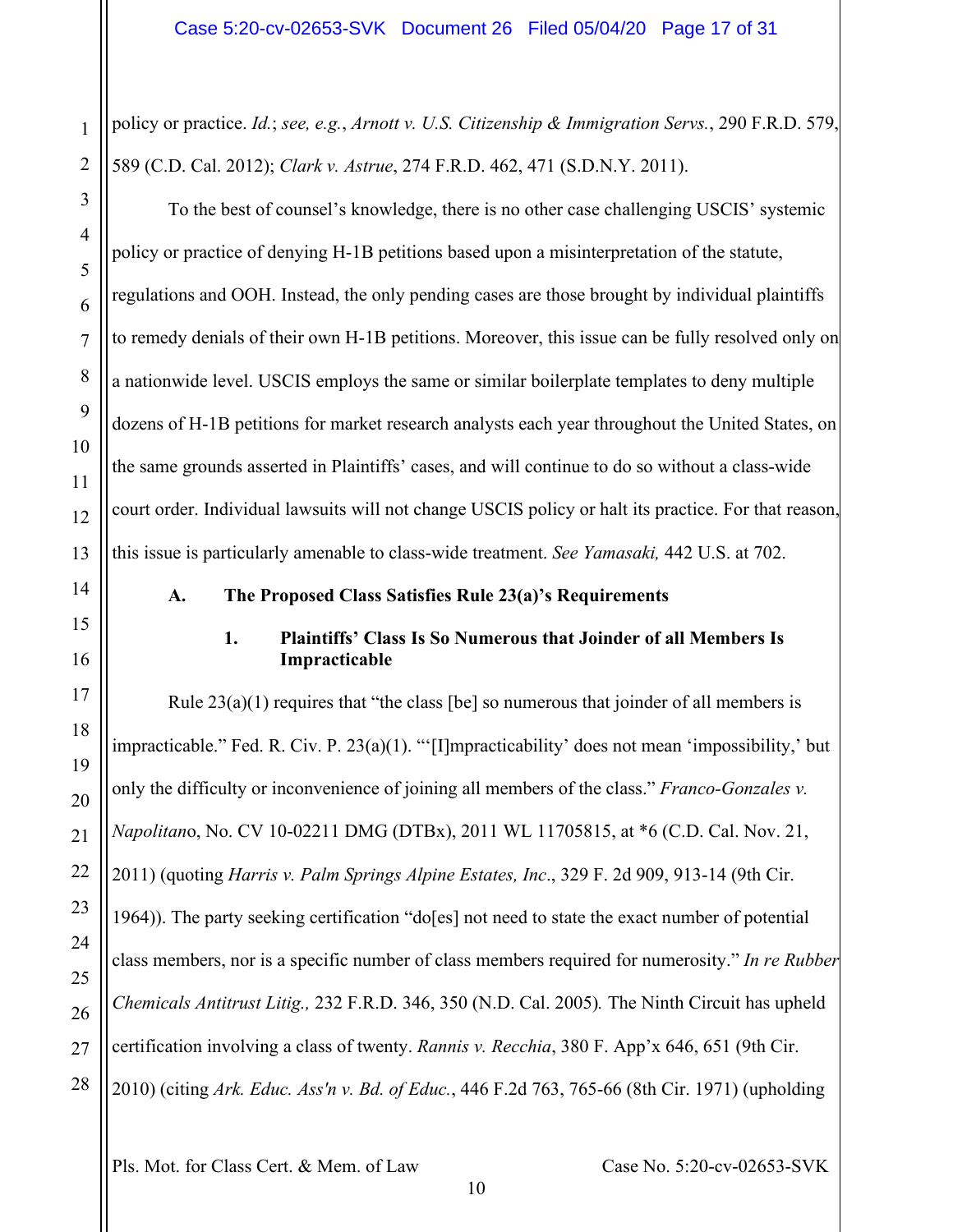class of twenty) and *Cypress v. Newport News Gen. & Nonsectarian Hosp. Ass'n*, 375 F.2d 648, 653 (4th Cir. 1967) (upholding class of eighteen)); *see also McCluskey v. Trs. of Red Dot Corp. Emp. Stock Ownership Plan & Trust*, 268 F.R.D. 670, 673-76 (W.D. Wash. 2010) (certifying class with twenty-seven known members). Courts generally find that numerosity is satisfied if the class includes forty or more members. *Rannis*, 380 F. App'x at 651.

Where, as here, "plaintiffs seek injunctive and declaratory relief, 'the numerosity requirement is relaxed and plaintiffs may rely on the reasonable inference arising from plaintiffs' other evidence that the number of unknown and future members of [the] proposed subclass ... is sufficient to make joinder impracticable.'" *Nightingale*, 333 F.R.D. at 457 (quoting *Sueoka v. United States*, 101 F. App'x 649, 653 (9th Cir. 2004)). Similarly, "a court may draw a reasonable inference of class size from the facts before it." *Lynch v. Rank*, 604 F. Supp. 30, 36 (N.D. Cal. 1984), *aff'd*, 747 F.2d 528 (9th Cir. 1984), *opinion amended on reh'g*, 763 F.2d 1098 (9th Cir. 1985).

While Plaintiffs do not have an exact number, the number of current class members is known to and easily ascertainable by the government. *Cf. Barahona-Gomez v. Reno*, 167 F.3d 1228, 1237 (9th Cir. 1999) ("[Immigration officials are] uniquely positioned to ascertain class membership."). Nevertheless, Plaintiffs reasonably estimate that there are multiple dozens easily more than forty—of U.S. employers who *currently* are members of the class with an untold number of unknown, future members, thus satisfying the numerosity requirement.

Decisions of the USCIS' administrative appellate body, the Administrative Appeals Office (USCIS AAO), support Plaintiffs' estimate. In the past three calendar years, USCIS AAO sustained USCIS adjudicators' denials of at least sixty H-1B petitions for market research

1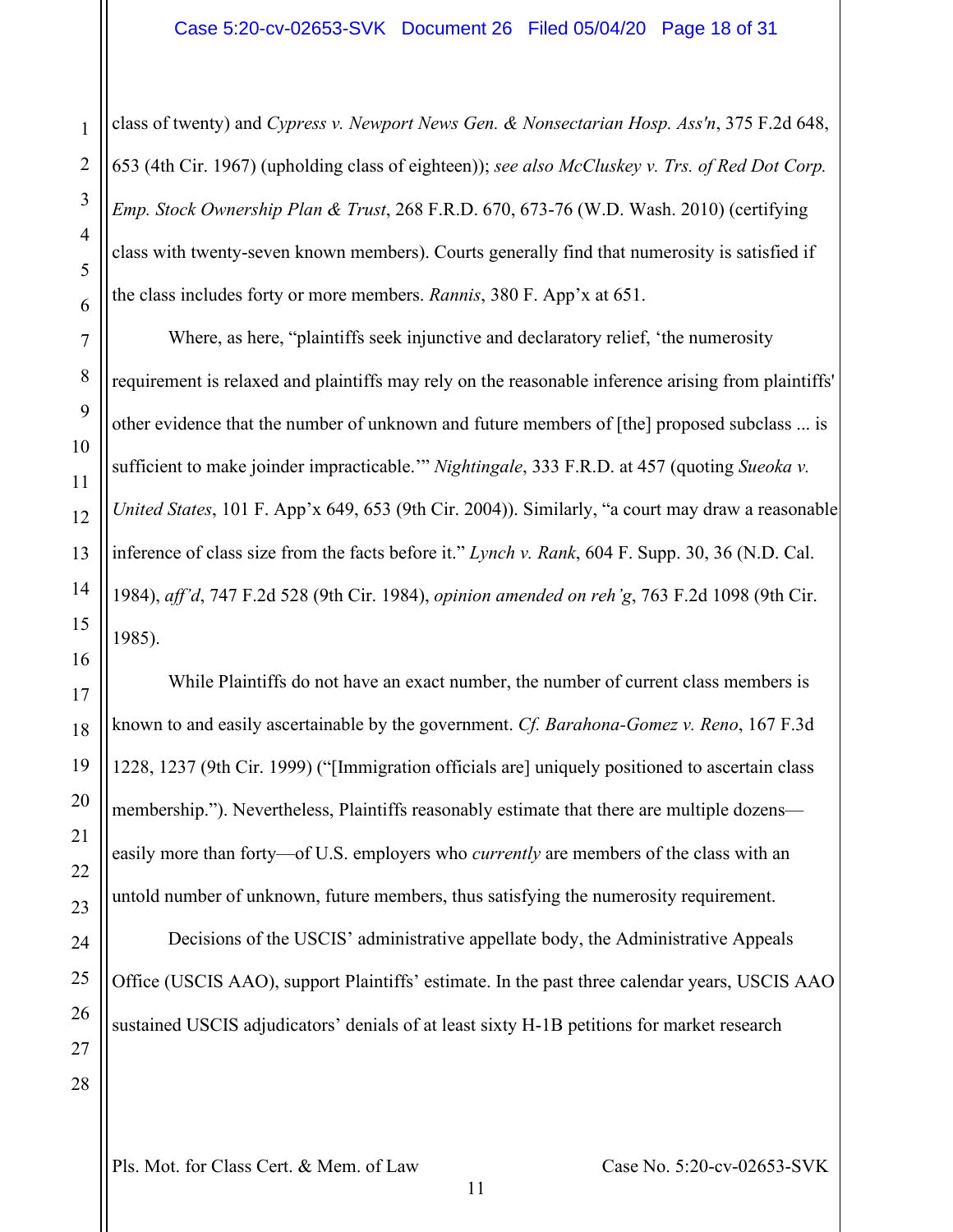<span id="page-18-0"></span>1 2 3 4 5 6 7 8 9 10 11 12 13 14 15 16 17 18 19 20 21 22 analysts.<sup>[3](#page-18-0)</sup> In each such year, USCIS AAO issued between seventeen and twenty-two such decisions, or an average of twenty per year. Moreover, USCIS is on track to continue this 3 *See In re 5394964*, 2019 WL 7498547, at \*2-4 (AAO Dec. 23, 2019); *In re 5150108*, 2019 WL 7492915, at \*2-3 (AAO Dec. 19, 2019); *Matter of Q- Inc.*, 2019 WL 6827401, at \*1 (AAO Nov. 8, 2019); *Matter of C-C-M-S-, LLC*, 2019 WL 6827398, at \*4-5 (AAO Nov. 7, 2019); *Matter of F-L-, LLC*, 2019 WL 5889138, at \*2-3 (AAO Oct. 24, 2019); *Matter of S-R-R- & H-C-C-, LLC*, 2019 WL 5495911, at \* 4-5 (AAO Oct. 17, 2019); *Matter of N-T-, Inc.*, 2019 WL 5086930, at \*2-3 (AAO Oct. 2, 2019); *Matter of H-T-U-C- Inc.*, 2019 WL 3945026, at \*3-4 (AAO July 25, 2019); *Matter of H-G-C-, LP*, 2019 WL 3386161, at \*2-3 (AAO July 5, 2019); *Matter of MGMR-R-O- LLC*, 2019 WL 3386164, at \*3-4 (AAO June 26, 2019); *Matter of C-J-A-* , 2019 WL 2903297, at \*5 (June 19, 2019); *Matter of U-T-, Inc.*, 2019 WL 2725583, at \*2-3 (AAO June 6, 2019); *Matter of C-S-, Inc.*, 2019 WL 1903321, at \*2-3 (AAO Apr. 10, 2019); *Matter of P- LLC*, 2019 WL 1556937, at \*2-3 (AAO Mar. 19, 2019); *Matter of E-F- II, LLC*, 2019 WL 1470014, at \*2-3 (Mar. 12, 2019); *Matter of I-L-T-G-*, 2019 WL 858072, at \*4-5 (AAO Jan. 31, 2019); *Matter of B.O.C., Co. Ltd*, 2018 WL 6982195, at \*1 (AAO Dec. 7, 2018); *Matter of C- USA Inc.,* 2018 WL 6735429, at \*3-4 (AAO Nov. 29, 2018); *Matter of F-C-, Inc.*, 2018 WL 6242755, at \*2-3 (AAO Nov. 18, 2018); *Matter of B-G- Inc.*, 2018 WL 6242737, at \*2-3 (AAO Nov. 7, 2018); *Matter of C-C- Inc.*, 2018 WL 6124735. At \*3-4 (AAO Nov. 1, 2018); *Matter of W-T- LLC*, 2018 WL 6075471, at \*3-4 (AAO Oct. 31, 2018); *Matter of 3JD-A-, LLC*, 2018 WL 5222384, at \*3 (AAO Oct. 4, 2018); *Matter of D-T-I-A-, Inc.*, 2018 WL 4963323, at \*3-4 (AAO Sept. 27, 2018); *Matter of Q-C-, Inc*., 2018 WL 4537322, at \*3-4 (Sept. 12, 2018); Matter of E-I-A-, 2018 WL 4510760, at \*3-4 (AAO Sept. 6, 2018); *Matter of P-P-, LLC*, 2018 WL 4510759, at \*4-5 (AAO Sept. 6, 2018); *Matter of C- Inc.*, 2018 WL 4092283, at \*5 (AAO Aug. 20, 2018); *Matter of F-P- LLC*, 2018 WL 3609583, at \*2-3 (AAO July 12, 2018); *Matter of S-D-M-, LLC*, 2018 WL 3609325, at \*3 (AAO July 6, 2018); *Matter of [identifying information withheld by agency]*, 2018 WL 3475688, at 2-3 (AAO June 28, 2018); *Matter of P-P-E- Corp.*, 2018 WL 3392931, at \*3-4 (AAO June 27, 2018); *Matter of H-C-M-I-*, 2018 WL 3167294, at \*3 (AAO June 7, 2018); *Matter of C- LLC*, 2018 WL 3036126, at \*5 (AAO May 31, 2018); *Matter of M-, Inc.*, 2018 WL 1709387, at \*2-3 (AAO Mar. 16, 2018); *Matter of U-, LLC*, 2018 WL 1635137, at \*4 (Mar. 15, 2018); *Matter of R-S-, Inc*., 2018 WL 1565938, at \*3 (AAO Mar. 7, 2018); *Matter of T- LLC*, 2018 WL 1137751, at \*3 (AAO Feb. 9, 2018); *Matter of E-A-, LLC*, 2017 WL 6988245, at \*3-4 (AAO Dec. 27, 2017); *Matter of I- Inc.*, 2017 WL 5593016, at \*1 (AAO Oct. 25, 2017); *Matter of N Inc.*, 2017 WL 5068246, at \*3-4 (AAO Oct. 12, 2017); *Matter*  Case 5:20-cv-02653-SVK Document 26 Filed 05/04/20 Page 19 of 31

- 23 24 *of E-ZS- Inc.,* 2017 WL 4550952, at \*4-5 (AAO Sept. 15, 2017); *Matter of C-H-I-A-F-S-, Inc.*, 2017 WL 3843371, at \*5-6 (AAO Aug. 4, 2017); *Matter of W-F- Inc.*, 2017 WL 3034819, at \*4- 5 (AAO June 29, 2017); *Matter of S-A-M-, Inc.*, 2017 WL 2844782, at \*3-5 (AAO June 22,
- 25 26 2017); *Matter of A-D-, LLC*, 2018 WL 2844750, at \*2-4 (AAO June 21, 2017); *Matter of D-A-, Inc*., 2017 WL 2844749, at \*3-4 (AAO June 21, 2017); *Matter of A-C- Inc.*, 2017 WL 2844714,
- 27 at \*4-5 (AAO June 20, 2017); *Matter of [identifying information withheld by agency]*, 2017 WL 2342279, at \*3-4 (AAO May 10, 2017); *Matter of C-H-T-, LLC*, 2017 WL 1508839, at \*4-5
- 28 (AAO Apr. 16, 2017); *Matter of O-T-I-S-I-, LP*, 2017 WL 1409144, at \* 3-4 (AAO Mar. 30, 2017); *Matter of C-I- & E-Inc.*, 2017 WL 1383986, at \*3-4 (AAO Mar. 24, 2017); *Matter of V-*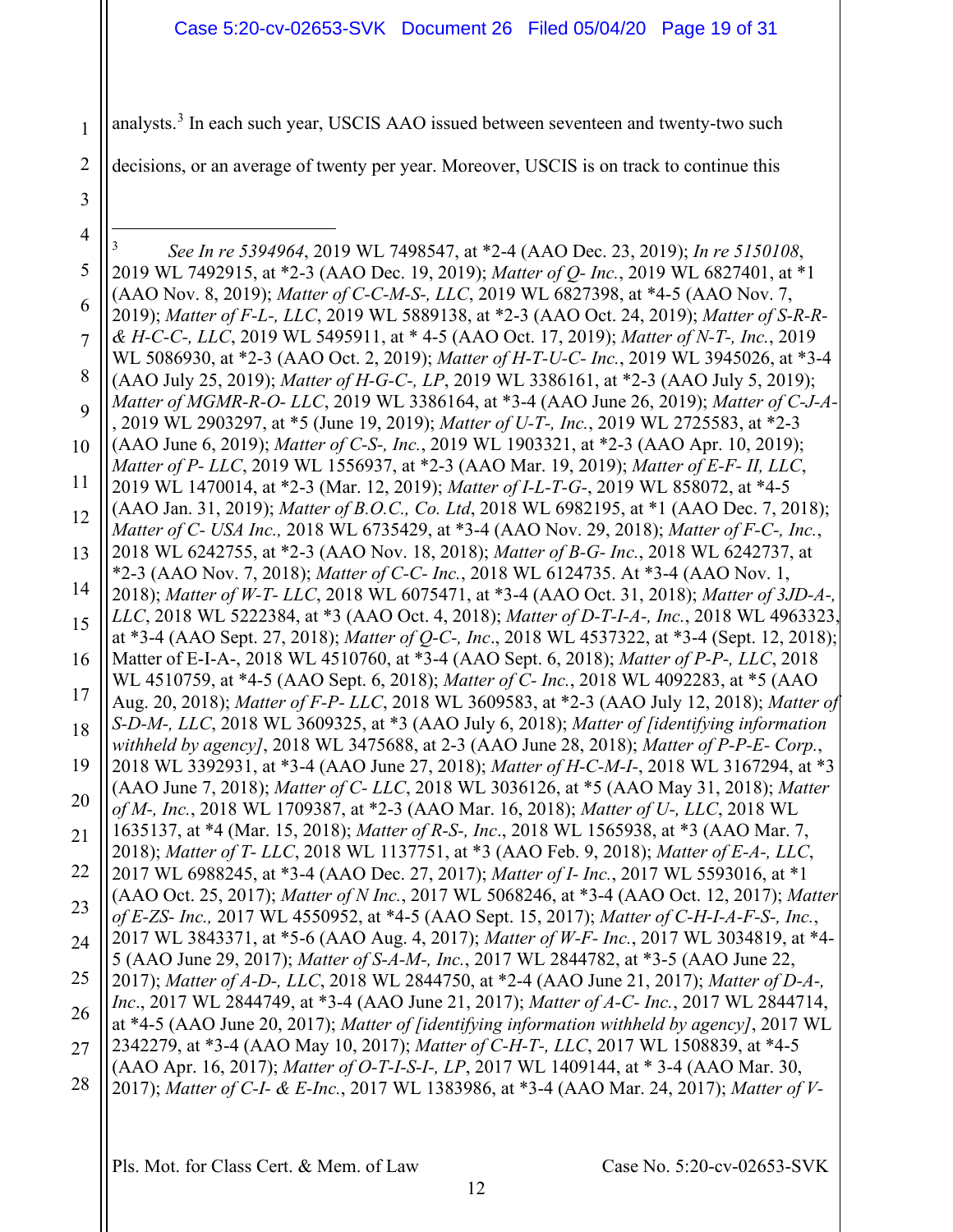#### Case 5:20-cv-02653-SVK Document 26 Filed 05/04/20 Page 20 of 31

practice in 2020; in addition to the decisions in Plaintiffs' cases, USCIS AAO issued four such decisions in the first two months of the year. *See In Re: 6411951*, 2020 WL 1133241, at \*1 (AAO Feb. 27, 2020); *In Re: 6110184*, 2020 WL 1133239, at \*1-2 (AAO Feb. 27, 2020); *In Re: 4377281*, 2020 WL 730104, at \*1 (AAO Jan. 16, 2020); *In Re: 6015282*, 2020 WL 730096, at \*1 (AAO Jan. 15, 2020).

In all such decisions, USCIS employs the same reasoning and the same or similar language in concluding that the OOH profile for a market research analyst does not demonstrate that a bachelor's degree in a "specific specialty" is normally required for entry into the profession, and thus does not satisfy the first regulatory test. To reach its conclusion that the educational prerequisite for a market research analyst is too varied to constitute a specific specialty, Defendant USCIS erroneously characterizes the OOH profile as listing "a range of educational credentials," *see*, *e.g.*, Exh. B, MadKudu Petition Denial at 4; Exh. D, Quick Fitting Petition Denial at 4; "degrees and backgrounds in various fields," *see*, *e.g.*, *In Re 4377281*, 2020 WL 730104, at \*3 (AAO Jan. 16, 2020); "disparate fields of study," *see*, *e.g.*, *Matter of Q- Inc.*, 2019 WL 6827401, at \*2 (AAO Nov. 8, 2019); and "degrees and backgrounds in a wide-variety of disparate fields," *See*, *e.g.*, *Matter of B.O.C. Co., Ltd*, 2018 WL 6982195, at \*3 (AAO Dec. 7, 2018). Just as in Plaintiffs' cases, USCIS ignores the OOH's critical statement that market research analysts "typically" need a bachelor's degree in market research or a related field.

28

1

2

3

4

5

6

7

8

9

10

11

12

13

14

15

16

17

18

19

20

21

22

23

24

25

26

27

*Inc.*, 2017 WL 1160864, at \*4-5 (AAO Mar. 2, 2017); *Matter of R-J-H- LLC*, 2017 WL 1133235, at \*3-5 (AAO Mar. 1, 2017); *Matter of L-L-NA, LLC*, 2017 WL 1021715, at \*4-5 (AAO Feb. 28, 2017); *Matter of B-C- Inc*., 2017 WL 1021578, at \*4-5 (AAO Feb. 27, 2017); *Matter of L-O-O-K-V.W-, E- P.C*., 2017 WL 959649, at \*3 (AAO Feb. 16, 2017); *Matter of M-A- , Inc.*, 2017 WL 770563, at \*4-6 (AAO Jan. 31, 2017); *Matter of Q-C-, Inc*., 2017 WL 770541, at \*5-6 (AAO Jan. 26, 2017).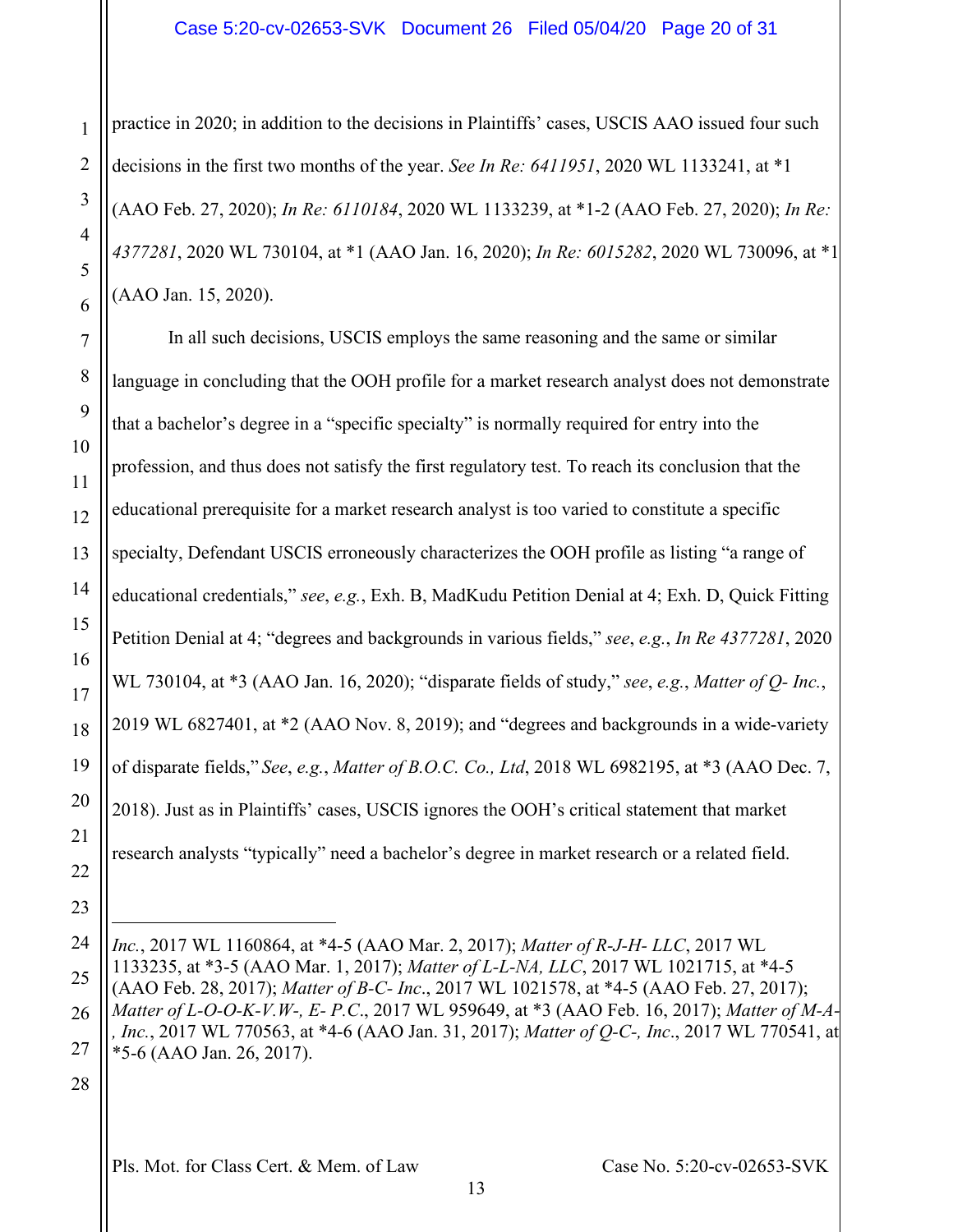Although not all of the petitioners in these cases are class members, as many of their petitions were filed earlier than 2019, the consistency in the number of such decisions over at least a three-year period supports a reasonable inference that there will be an equal number of such USCIS AAO denials for cases filed in 2020 and subsequent years.

1

2

3

4

5

6

7

8

9

10

11

12

13

14

15

16

17

18

19

20

21

22

23

24

25

Significantly, H-1B petitioners appeal only a small fraction of denied cases to USCIS AAO each year. An administrative agency appeal of a denied H-1B petition is only one option available to unsuccessful petitioning employers and not all choose this route.<sup>[4](#page-20-0)</sup> According to one USCIS spokesperson, only one percent of H-1B denials are appealed to USCIS AAO. *See* Sinduja Rangarajan, *The Trump Administration Is Denying H-1B Visas at a Dizzying Rate, But It's Hit a Snag*, Mother Jones (Oct. 17, 2019), https://bit.ly/3cy80BS (reporting on an email from a "USCIS spokesperson"). Thus, it is reasonable to infer that the approximately twenty USCIS AAO denials of H-1B petitions for market research analysts issued each year are a small fraction—likely less than half—of the total number of such denials, and that the true number is much higher. This reasonable inference is bolstered by the high numbers of denials of H-1B petitions in recent years. *See*, *e.g.*, Stuart Anderson, *Latest Data Show H-1B Visas Being Denied At High Rates*, Forbes (Oct. 28, 2019, 12:08 AM), https://bit.ly/2VQ8qwG (reporting that government statistics show that 27,707 H-1B petitions were denied in fiscal year 2019).

These statistics support a reasonable estimate that the number of *current* putative class members in the class is at least forty—double the annual average of the AAO decisions—and

<span id="page-20-0"></span><sup>26</sup> 27 Other options include dropping the case altogether, re-filing the petition, moving to reopen or reconsider the decision or filing a federal court action. *See* Cyrus Mehta & Sophia Genovese, *Administrative Review Versus Judicial Review When an Employment-Based Petition Is Denied*, The Insightful Immigration Blog (July 30, 2018),

<sup>28</sup> http://blog.cyrusmehta.com/2018/07/administrative-review-versus-judicial-review-when-anemployment-based-petition-is-denied.html.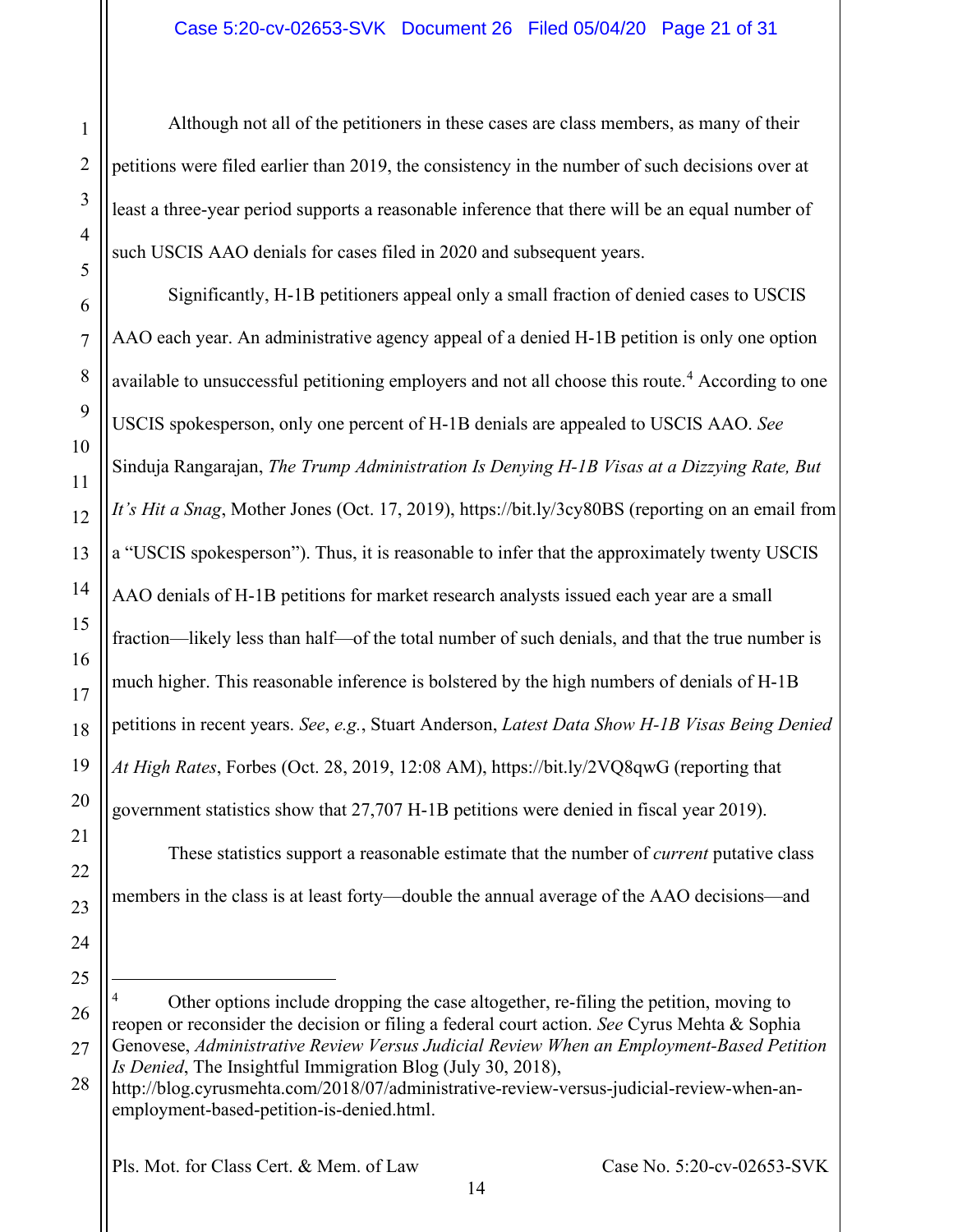#### Case 5:20-cv-02653-SVK Document 26 Filed 05/04/20 Page 22 of 31

likely much higher. In addition, however, Plaintiffs' proposed class includes an unknown number of future class members. The inclusion of unknown future members renders "joinder … inherently impracticable." *Jordan v. Cty. Of L.A.*, 669 F.2d 1311, 1320 (9th Cir. 1982), *vacated on other grounds*, 459 U.S. 810 (1982)); *see also Nat'l Ass'n of Radiation Survivors v. Walters*, 111 F.R.D. 595, 599 (N.D. Cal. 1986) ("'[W]here the class includes unnamed, unknown future members, joinder of such unknown individuals is impracticable and the numerosity requirement is therefore met,' regardless of class size.") (quoting *Int'l Molders' & Allied Workers' Local Union No. 164 v. Nelson*, 102 F.R.D. 457, 461 (N.D. Cal. 1983)); *Smith v. Heckler*, 595 F. Supp. 1173, 1186 (E.D. Cal. 1984) (in injunctive relief cases, "[j]oinder in the class of persons who may be injured in the future has been held impracticable, without regard to the number of persons already injured").

Accordingly, the evidence sufficiently demonstrates that the class remains sufficiently numerous for purposes of certification.

#### **2. Plaintiffs' Claims Raise Legal and Factual Questions Common to the Class**

Plaintiffs satisfy Rule 23(a)(2) because there are questions of law or fact common to the class. Fed. R. Civ. P. 23(a)(2). Commonality requires that the "class members 'have suffered the same injury.'" *Wal-Mart*, 564 U.S. at 350 (quoting *Gen. Tel. Co. of Sw. v. Falcon*, 457 U.S. 147, 157 (1982)). Further, the plaintiffs' claims "must depend upon a common contention . . . of such a nature that it is capable of class-wide resolution—which means that determination of its truth or falsity will resolve an issue that is central to the validity of each one of the claims in one stroke." *Wal-Mart*, 564 U.S. at 350. However, the plaintiffs need not show that all questions, "or even a preponderance of questions," meet this standard; instead, "[s]o long as there is 'even a single common question,' a would-be class can satisfy the commonality requirement." *Wang v.* 

Pls. Mot. for Class Cert. & Mem. of Law Case No. 5:20-cv-02653-SVK

1

2

3

4

5

6

7

8

9

10

11

12

13

14

15

16

<span id="page-21-0"></span>17

18

19

20

21

22

23

24

25

26

27

28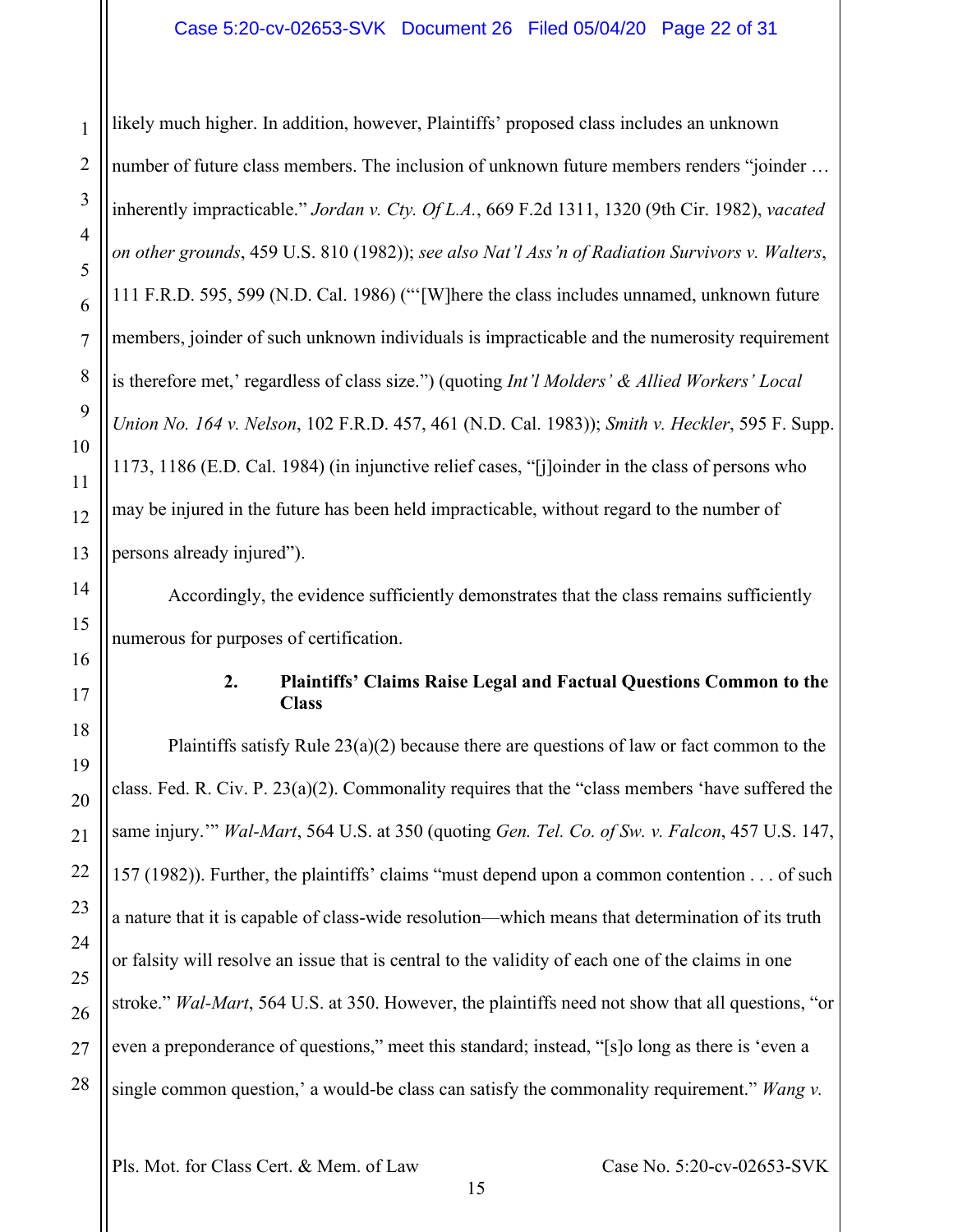*Chinese Daily News, Inc.*, 737 F.3d 538, 544 (9th Cir. 2013) (quoting *Wal-Mart*, 564 U.S. at 359); *see also*, *Parsons v. Ryan*, 754 F.3d 657, 675 (9th Cir. 2014) (explaining that a plaintiff "need not show . . . that every question in the case, or even a preponderance of questions, is capable of class wide resolution") (quotation marks omitted); *Mazza*, 666 F.3d at 589 (noting that "commonality only requires a single significant question of law or fact").

Class members need not be identical in all respects, and commonality may be satisfied, notwithstanding some "variation[]" among the facts of their cases, where the harm alleged is common to all class members. *Wit v. United Behavioral Health*, 317 F.R.D. 106, 127 (N.D. Cal. 2016). Accordingly, the existence of "shared legal issues with divergent factual predicates" satisfies Rule 23. *Jimenez v. Allstate Ins. Co.*, 765 F.3d 1161, 1165 (9th Cir. 2014) (quoting *Hanlon v. Chrysler Corp.*, 150 F.3d 1101, 1019 (9th Cir. 1998)). In suits such as this one, commonality is satisfied where "the lawsuit challenges a system-wide practice or policy that affects all of the putative class members. Under such circumstances, individual factual differences among class members pose no obstacle to commonality." *Parsons*, 754 F.3d at 682 (quoting *Rosas v. Baca*, No. CV 12–00428 DDP, 2012 WL 2061694, at \*3 (C.D. Cal. June 7, 2012)).

The proposed class readily satisfies Rule  $23(a)(2)$ 's commonality requirement. First, the class is narrowly tailored to include only those sharing the same relevant facts. The class is limited by: the occupation at issue—market research analysts; the date that the petition was filed—2019 or thereafter; the reason for the denial—solely or partly based upon the first regulatory test; and finally, the impact of the denial—only those cases that otherwise would have been approved but for Defendants' misapplication of the first regulatory test. This latter limitation ensures that the class will not include U.S. employer petitioners whose H-1B petitions

1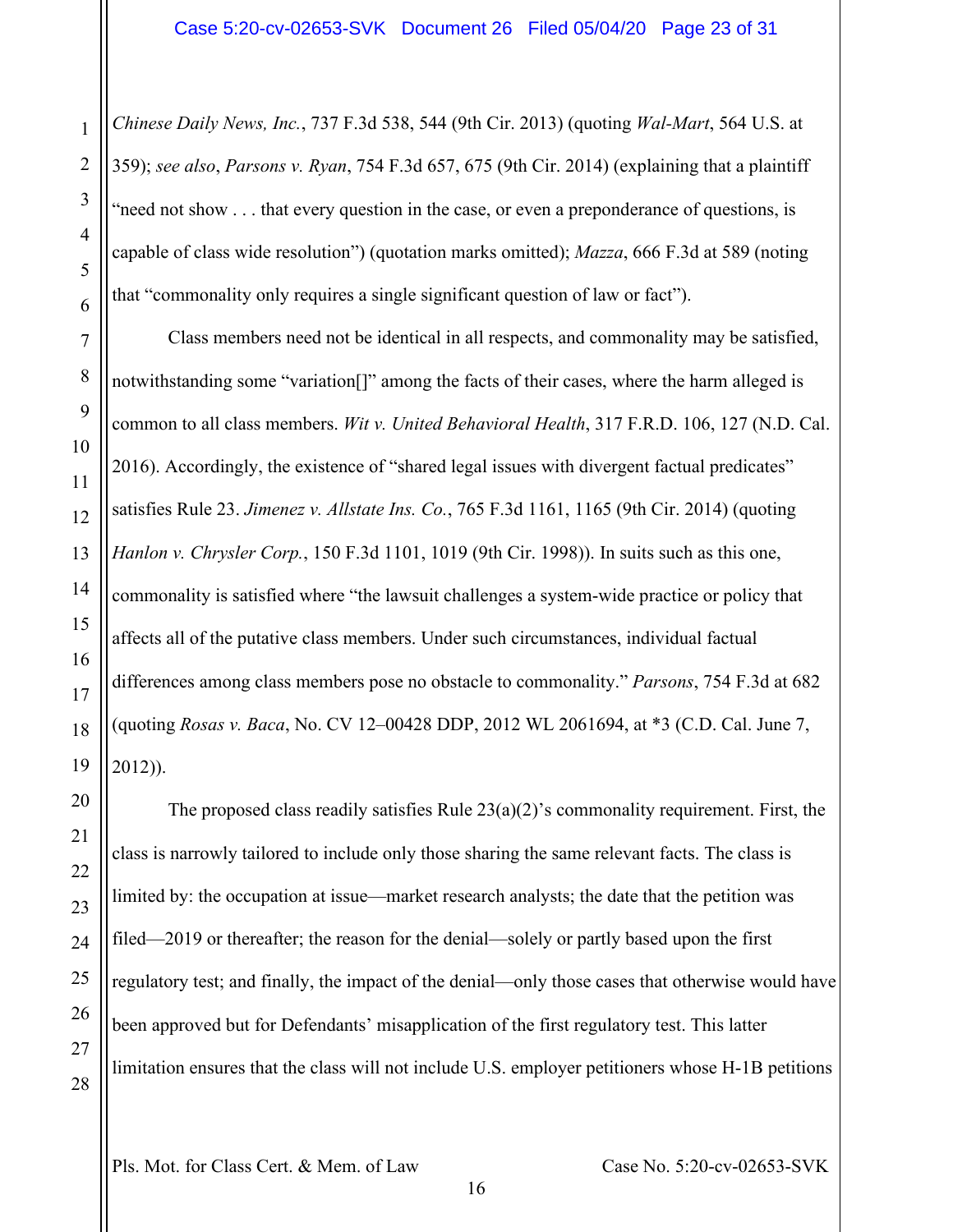are denied on a ground other than the question of whether the job is within a specialty occupation. Moreover, because all putative class members' petitions have been or will be denied due to the same legal error, the correction of which would lead to an approval, any individual differences in their cases are immaterial. *See Parsons,* 754 F.3d at 678 (finding commonality notwithstanding individual variations in harm suffered by class members in a challenge to conditions in Arizona prisons).

Second, Plaintiffs and putative class members share the same legal issues: whether Defendant USCIS: 1) misinterprets the meaning of the phrase "specific specialty," 8 U.S.C.  $\S 1184(i)$ ; 2) misinterprets the first regulatory test for a specialty occupation; and 3) misapplies both provisions to its interpretation of the OOH profile of a market research analyst. In evaluating the first regulatory test for specialty occupation, 8 C.F.R.  $\S 214.2(h)(4)(iii)(A)(1)$ , USCIS erroneously finds in all putative class members' cases that the OOH profile does not demonstrate that the educational prerequisite for the particular occupation is a bachelor's degree or higher in a specific specialty or its equivalent. In so doing, USCIS interprets the statutory term "specialty occupation" too narrowly, altogether fails to consider what the first regulatory test means by the phrase "normally the minimum requirement," and misapplies the relevant language in the OOH profile that demonstrates that this test has been met. *See* Dkt. 1 ¶¶ 60, 64; *Raj*, 85 F. Supp. 3d at 1247. But for these legal errors, USCIS would approve the petitions of all putative class members.

A further common question is whether USCIS engages in a pattern or practice of such erroneous decision-making, as Plaintiffs allege. Dkt. 1  $\P$  6, 27, 30, 48, 59, 63. Were this Court to find that it does, it also must find that the Plaintiffs and the proposed class members "have suffered the same injury"—an injury which is "capable of classwide resolution." *Wal-Mart*,

1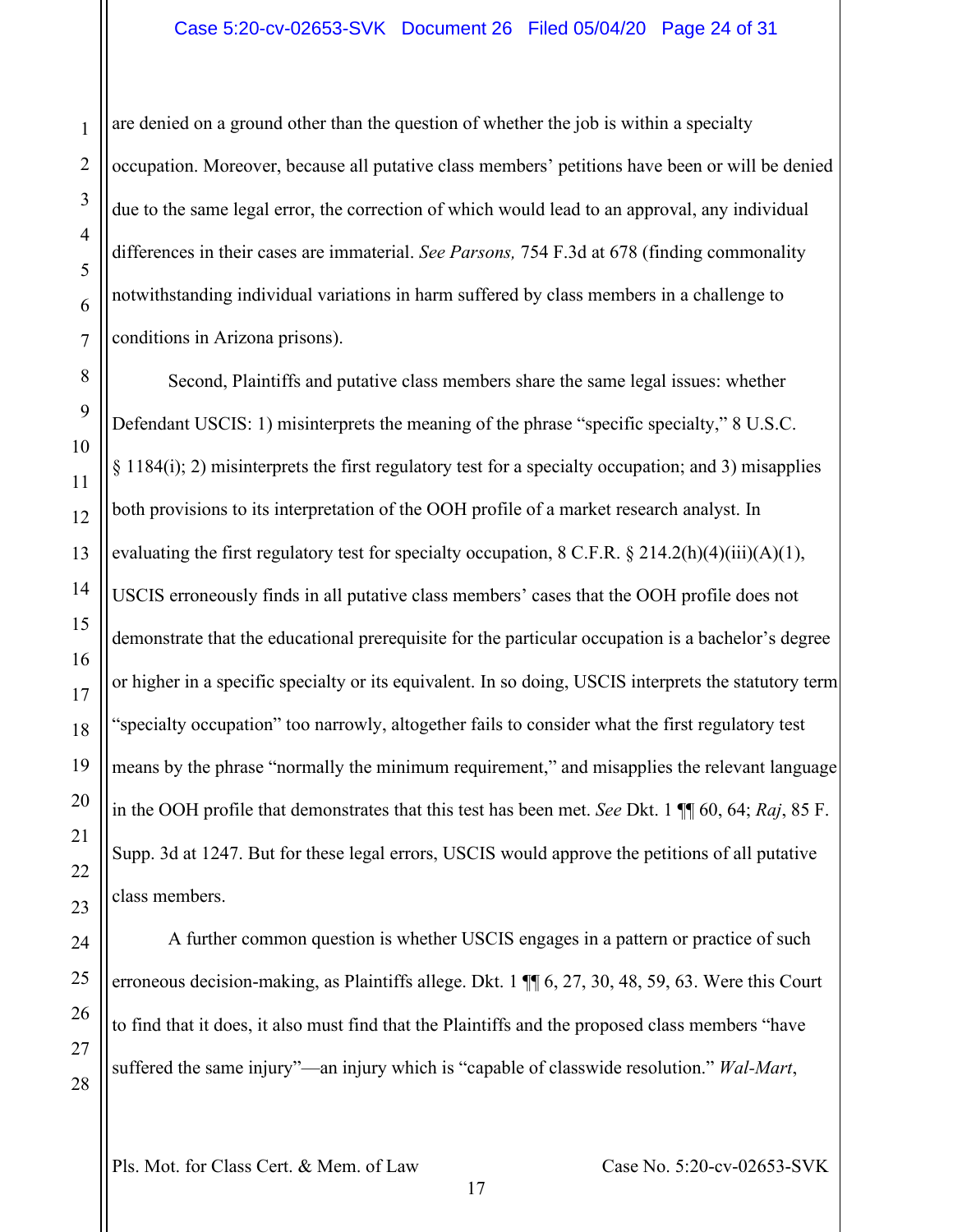564 U.S. at 350 (quoting *Falcon*, 457 U.S. at 157). Determination of the legal issue in this case "will resolve an issue that is central to the validity of each one of the [class members'] claims in one stroke"—that is, whether USCIS misinterprets the statute and regulation and misreads the OOH, leading to erroneous denials of H-1B petitions for market research analysts. *Wal-Mart*, 564 U.S. at 350. Defendants' practices are either "unlawful as to every [putative class member] or [they are] not. The inquiry does not require [the Court] to determine the effect of those policies and practices upon any individual class member . . . or to undertake any other kind of individualized determination." *Parsons*, 754 F.3d at 678.

Should the Court agree that Defendants have misinterpreted the law and regulations under the INA and violated the APA, all who fall within the class will benefit from the uniform request for relief: 1) a declaration that the OOH profile for market research analyst demonstrates that a bachelor's or higher degree is normally the minimum requirement for entry into the occupation and thus, that the OOH demonstrates that a market research analyst satisfies the first regulatory test for specialty occupation; and 2) an order that USCIS correctly apply the statutory phrase "specific specialty" and the first regulatory test for specialty occupation to the petitions of all class members. Dkt. 1 at 20-21. Accordingly, a common answer as to this issue will "drive the resolution of the litigation." *Ellis v. Costco Wholesale Corp*., 657 F.3d 970, 981 (9th Cir. 2011) (quoting *Wal-Mart*, 564 U.S. at 350).

28

1

2

3

4

5

6

7

8

9

10

11

12

13

14

15

16

17

18

## **3. Plaintiffs' Claims Are Typical of Those of the Proposed Class**

<span id="page-24-0"></span>Plaintiffs' claims are typical of the proposed class. Fed. R. Civ. P. 23(a)(3). Commonality and typicality "tend to merge." *Falcon*, 457 U.S. at 157 n.13. The test for typicality is "whether other members have the same or similar injury, whether the action is based on conduct which is not unique to the named plaintiffs, and whether other class members have been injured by the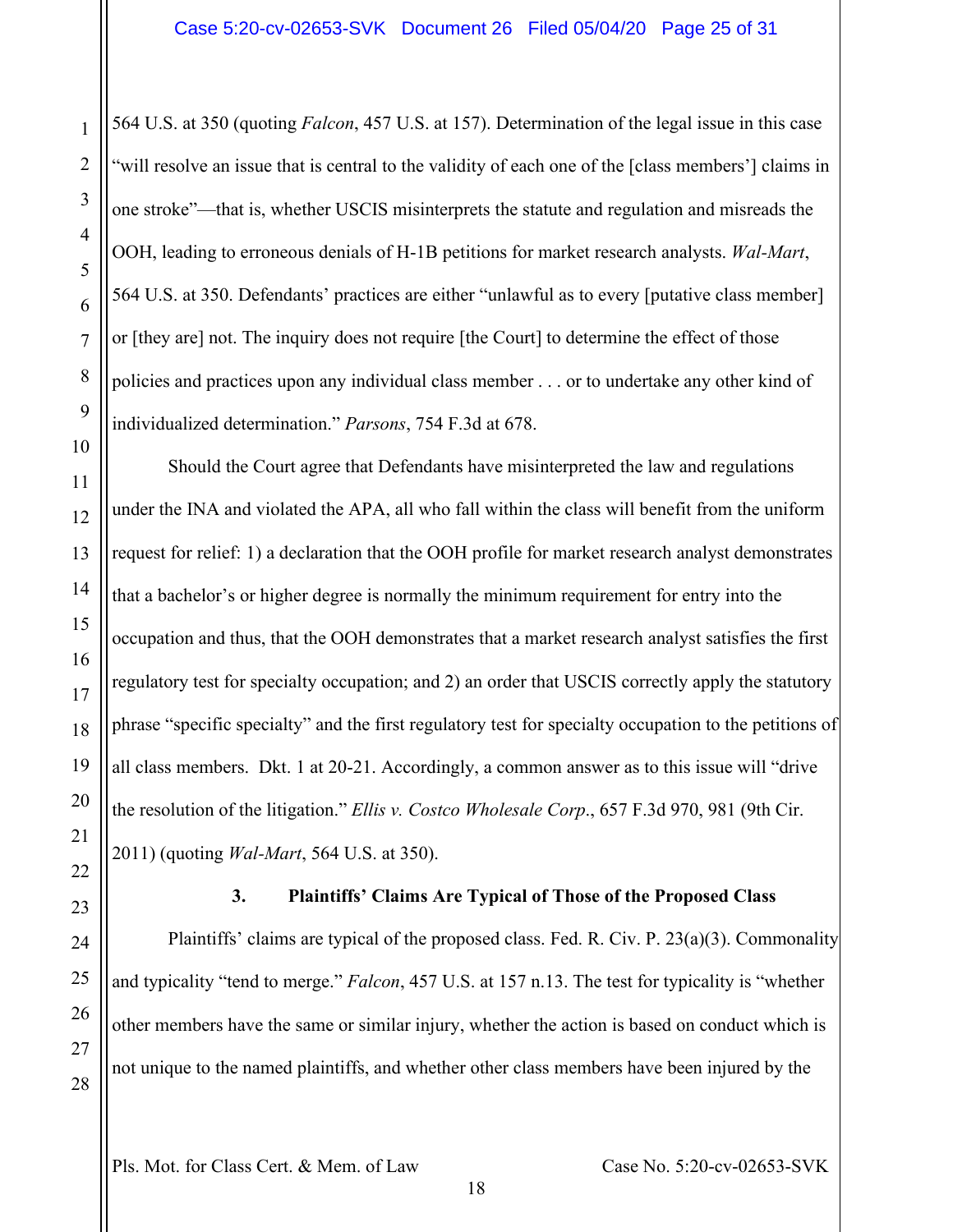same course of conduct." *Ellis*, 657 F.3d at 984 (quoting *Hanon v. Dataproducts Corp.*, 976 F.2d 497, 508 (9th Cir. 1992)). "Typicality refers to the nature of the claim or defense of the class representative, and not to the specific facts from which it arose, or the relief sought." *Id.* The typicality standard is also "permissive" in that the claims of the individual plaintiffs are "typical" if "they are reasonably co-extensive with those of absent class members; [the claims] need not be substantially identical." *Hanlon*, 150 F.3d at 1020.

In this case, Plaintiffs' claims arise from the unlawful policy and practice of Defendants' denying H-1B petitions for market research analysts under  $8 \text{ C.F.R.}$   $\frac{8 \text{ } 214.2 \text{ (h)}(4)(iii)}{A}(1)$ based on a misinterpretation of the statutory term "specific specialty" and the first regulatory test and an erroneous reading of the OOH profile for market research analysts. *See* Dkt. 1 ¶¶ 60, 64. Defendants' policy and practice of denying H-1B petitions on this basis causes the same harm to the named Plaintiffs as it does to every putative class member. *See, e.g.*, *LaDuke v. Nelson*, 762 F.2d 1318, 1332 (9th Cir. 1985) ("The minor differences in the manner in which the representative's Fourth Amendment rights were violated does not render their claims atypical of those of the class.").

#### **4. The Representative Parties Will Fairly and Adequately Protect the Interests of the Proposed Class**

<span id="page-25-0"></span>The representative parties will fairly and adequately protect the interests of the proposed class. Fed. R. Civ. P. 23(a)(4). "To determine whether named plaintiffs will adequately represent a class, courts must resolve two questions: (1) do the named plaintiffs and their counsel have any conflicts of interest with other class members and (2) will the named plaintiffs and their counsel prosecute the action vigorously on behalf of the class?" *Ellis*, 657 F.3d at 985 (quotation omitted); *accord Sali v. Corona Reg'l Med. Ctr.*, 909 F.3d 996, 1007 (9th Cir. 2018). Plaintiffs' counsel are deemed qualified when they possess experience in previous class actions and cases

Pls. Mot. for Class Cert. & Mem. of Law Case No. 5:20-cv-02653-SVK

19

1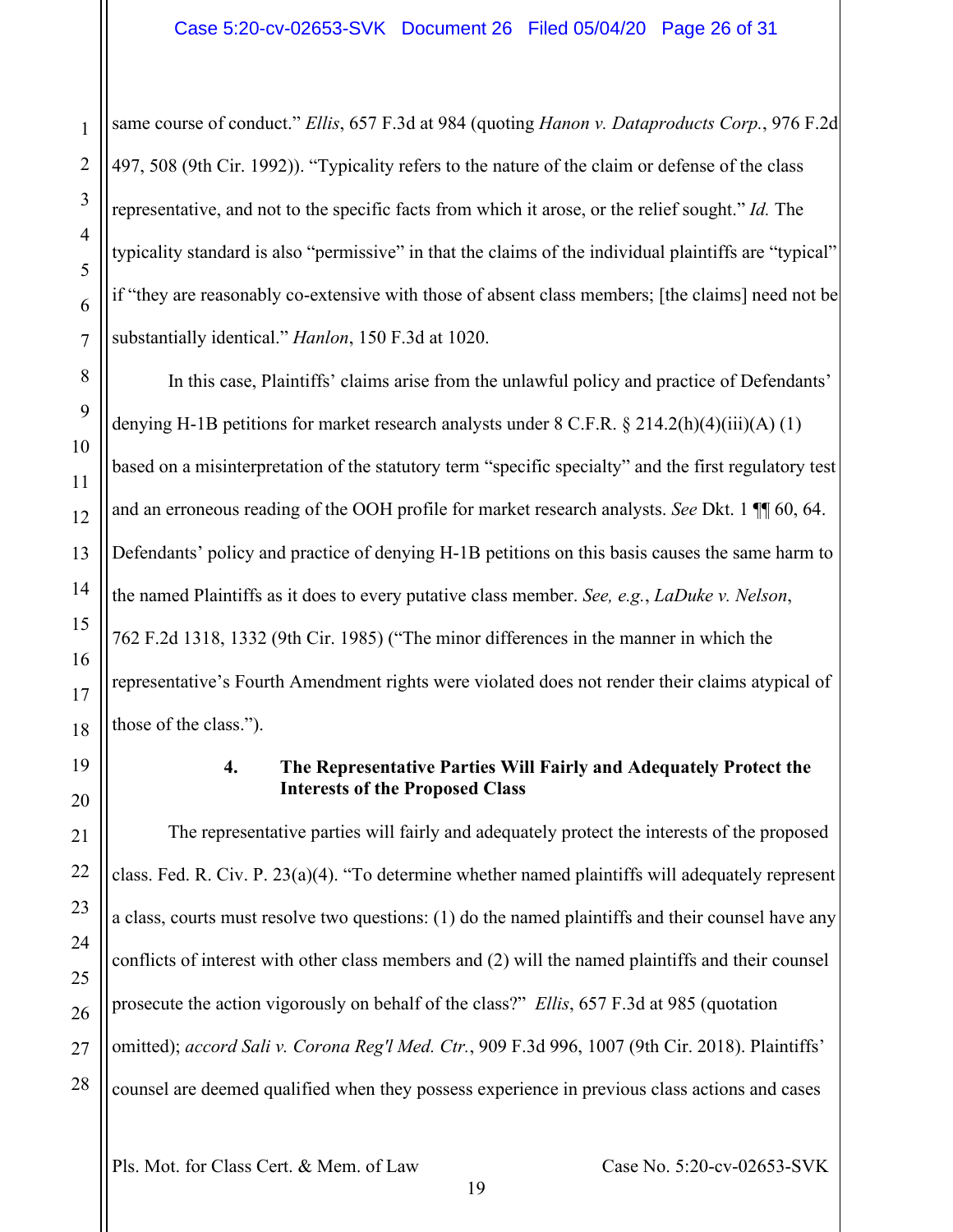involving the same area of law. *See Local Joint Exec. Bd. of Culinary/Bartender Tr. Fund v. Las Vegas Sands, Inc.*, 244 F.3d 1152, 1162 (9th Cir. 2001); *Lynch*, 604 F. Supp. at 37.

#### **a. Class Representatives**

1

2

<span id="page-26-0"></span>3

4

5

6

7

8

9

10

11

12

13

14

15

16

17

18

19

20

<span id="page-26-1"></span>21

22

23

24

25

26

27

28

Plaintiffs do not have any conflicts of interest because they share with putative class members the "mutual goal" of overturning Defendants' unlawful policy and practices. Plaintiffs seek declaratory and injunctive relief that would not only cure this illegality but remedy the injury suffered by all current and future class members. Plaintiffs do not seek any unique or additional benefit from this litigation that may make their interests different from or adverse to those of absent class members. Instead, Plaintiffs' aim is to secure injunctive relief that will protect themselves and the entire class from Defendants' challenged practices. Accordingly, Plaintiffs lack any antagonism with the class, and their interests align squarely with the other proposed class members. *See* Exh. A, MadKudu Dec. ¶12 ("On behalf of MaKudu, I know of no conflict which would prevent it from being a representative of other U.S. employers in the same situation. I have the authority to state on behalf of MadKudu that it is willing to accept this role."): Exh. C, Quick Fitting Dec. ¶11 ("On behalf of Quick Fitting, I know of no conflict which would prevent it from being a representative of other U.S. employers in the same situation. I have the authority to state on behalf of Quick Fitting that it is willing to accept this role.")

#### **b. Class Counsel**

The undersigned class counsel possess the necessary experience and competency to adequately and vigorously litigate this matter in a manner that protects the interests of the absent class members. Plaintiffs are represented by attorneys from the American Immigration Council, American Immigration Lawyers Association, Joseph and Hall, P.C., Kuck Baxter Immigration LLC, and Van Der Hout, LLP, who have significant experience litigating class actions and other

Pls. Mot. for Class Cert. & Mem. of Law Case No. 5:20-cv-02653-SVK

20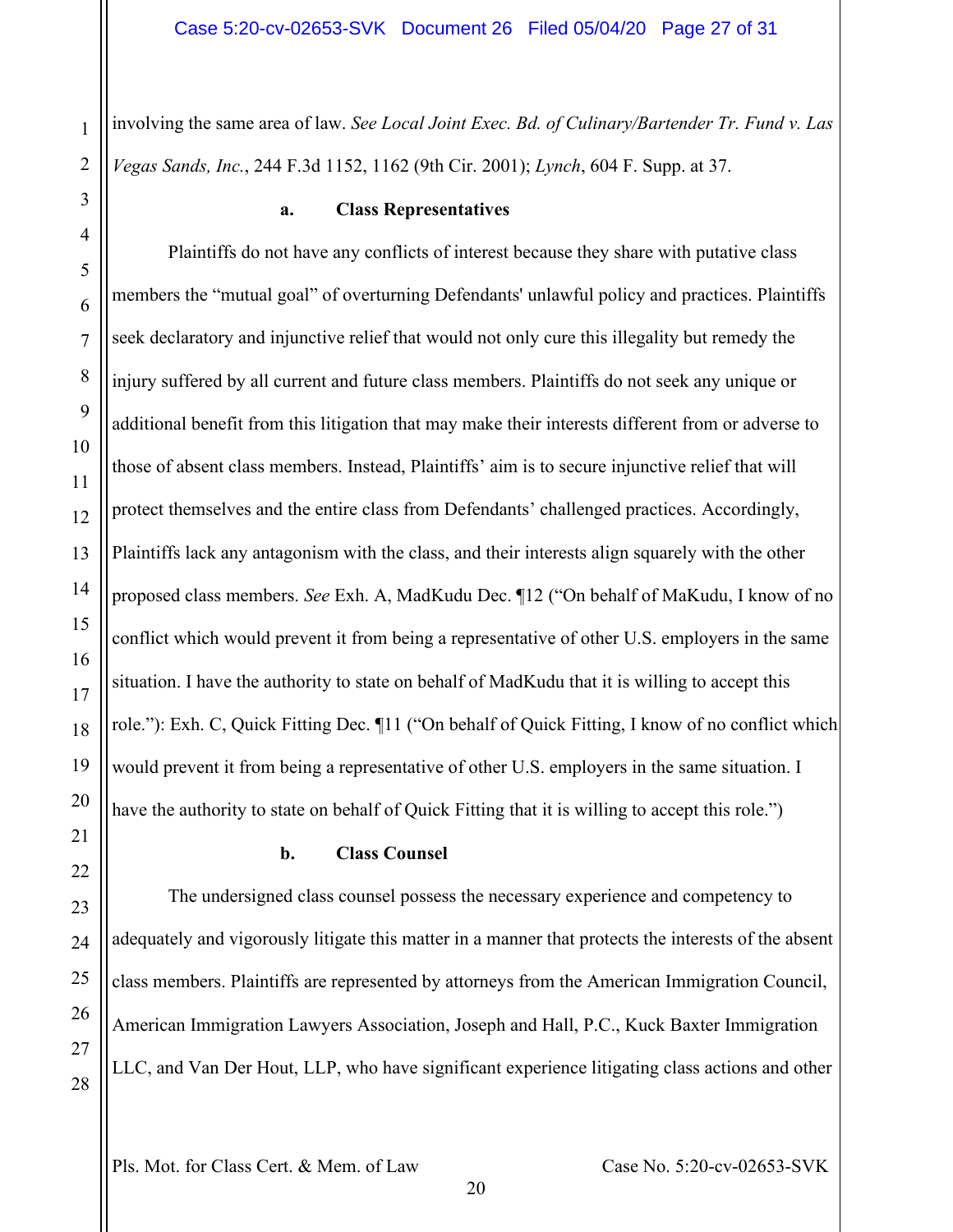complex cases in federal court, including immigration cases on behalf of noncitizens and U.S. businesses. *See* Exhs. E (declaration of Mary Kenney); F (declaration of Zachary Nightingale); G (declaration of Jesse M. Bless); H (declaration of Jeff Joseph); and I (declaration of Charles H. Kuck). They also possess extensive knowledge of immigration law. *Id.* Consequently, they possess the necessary resources to litigate this matter vigorously.

#### **B. The Action Satisfies the Requirements of Rule 23(b)(2)**

<span id="page-27-0"></span>In addition to satisfying Rule 23(a), the proposed class also satisfies Rule  $23(b)(2)$  which requires that "the party opposing the class has acted or refused to act on grounds that apply generally to the class, so that final injunctive relief or corresponding declaratory relief is appropriate respecting the class as a whole." Fed. R. Civ. P.  $23(b)(2)$ . While Rule  $23(b)(2)$ "requires that the primary relief sought is declaratory or injunctive," *Rodriguez v. Hayes*, 591 F.3d 1105, 1125 (9th Cir. 2010) (quotation omitted), it "does not require an examination of the viability or bases of class members' claims for declaratory and injunctive relief," but rather, whether class members seek uniform relief from a practice applicable to all of them. *Parsons*, 754 F.3d at 688.

In the Ninth Circuit, "[i]t is sufficient" that "class members complain of a pattern or practice that is generally applicable to the class as a whole." *Walters*, 145 F.3d at 1047. "The key to the (b)(2) class is the indivisible nature of the injunctive or declaratory remedy warranted—the notion that the conduct is such that it can be enjoined or declared unlawful only as to all of the class members or as to none of them." *Wal-Mart*, 564 U.S. at 360. In contrast to Rule 23(b)(3) classes, "the focus  $\lceil \text{in a Rule 23(b)(2) class} \rceil$  is not the claims of the individual class members, but rather whether [the Defendants] ha[ve] engaged in a 'common policy.'" *In re Yahoo Mail Lit.*, 308 F.R.D. 577, 599 (N.D. Cal. 2015) (quotation omitted). Thus, "[t]he fact that some class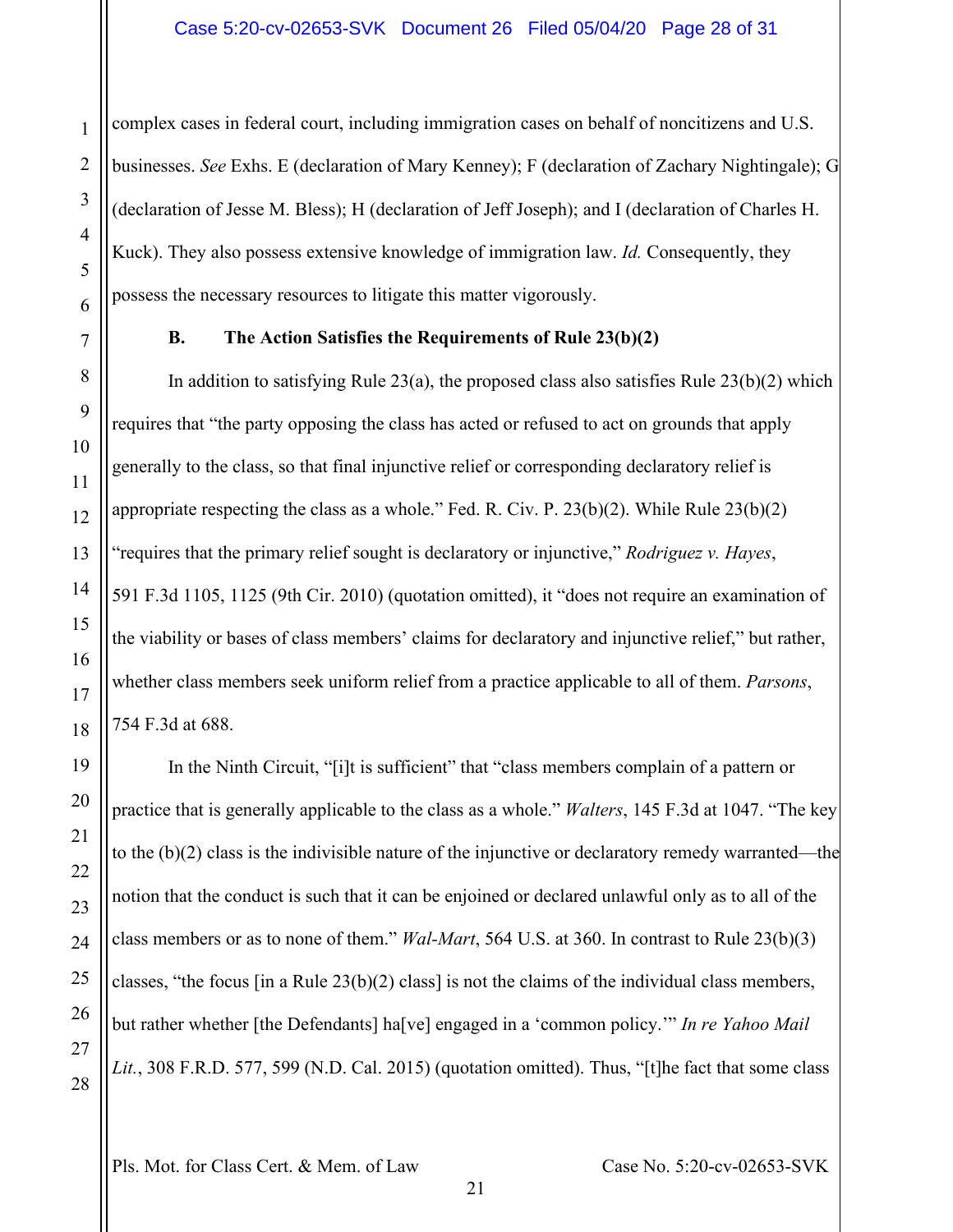members may have suffered no injury or different injuries from the challenged practice does not prevent the class from meeting the requirements of Rule 23(b)(2)." *Rodriguez*, 591 F.3d at 1123.

Plaintiffs have met the requirements for class certification under Rule 23(b)(2). Plaintiffs allege that Defendants engage in a pattern and practice of denying H-1B visa petitions on grounds generally applicable to the proposed class and that declaratory and injunctive relief will remedy the harm. *See* Dkt. 1 ¶¶ 6, 27, 30, 48, 59, 63. A permanent injunction finding Defendants' actions relative to the class as a whole would protect both Plaintiffs and putative class members from the unlawful denial of H-1B visa petitions. Accordingly, the proposed class warrants certification under Rule 23(b)(2). *See, e.g., Walters*, 145 F.3d at 1047 (certifying Rule 23(b)(2) class based on Defendants' practice of providing deficient notice of deportation procedures); *Parsons*, 754 F.3d at 689 (finding plaintiffs' requested declaratory and injunctive relief conformed to Rule 23(b)(2) where "every [member] in the proposed class is allegedly suffering the same (or at least a similar) injury and that injury can be alleviated for every class member by uniform changes in . . . policy and practice"). Accordingly, this Court should grant certification under Rule 23(b)(2).

### <span id="page-28-0"></span>**IV. CONCLUSION**

For the foregoing reasons, Plaintiffs respectfully request that the Court grant this Motion and enter an order certifying the proposed class under Rule 23(b)(2); appoint Plaintiffs as class representatives; and appoint the Plaintiffs' counsel from the American Immigration Council, American Immigration Lawyers Association, Joseph and Hall, P.C., Kuck Baxter Immigration LLC.

28

1

2

3

4

5

6

7

8

9

10

11

12

13

14

15

16

17

18

19

20

21

22

23

24

25

26

27

Pls. Mot. for Class Cert. & Mem. of Law Case No. 5:20-cv-02653-SVK

22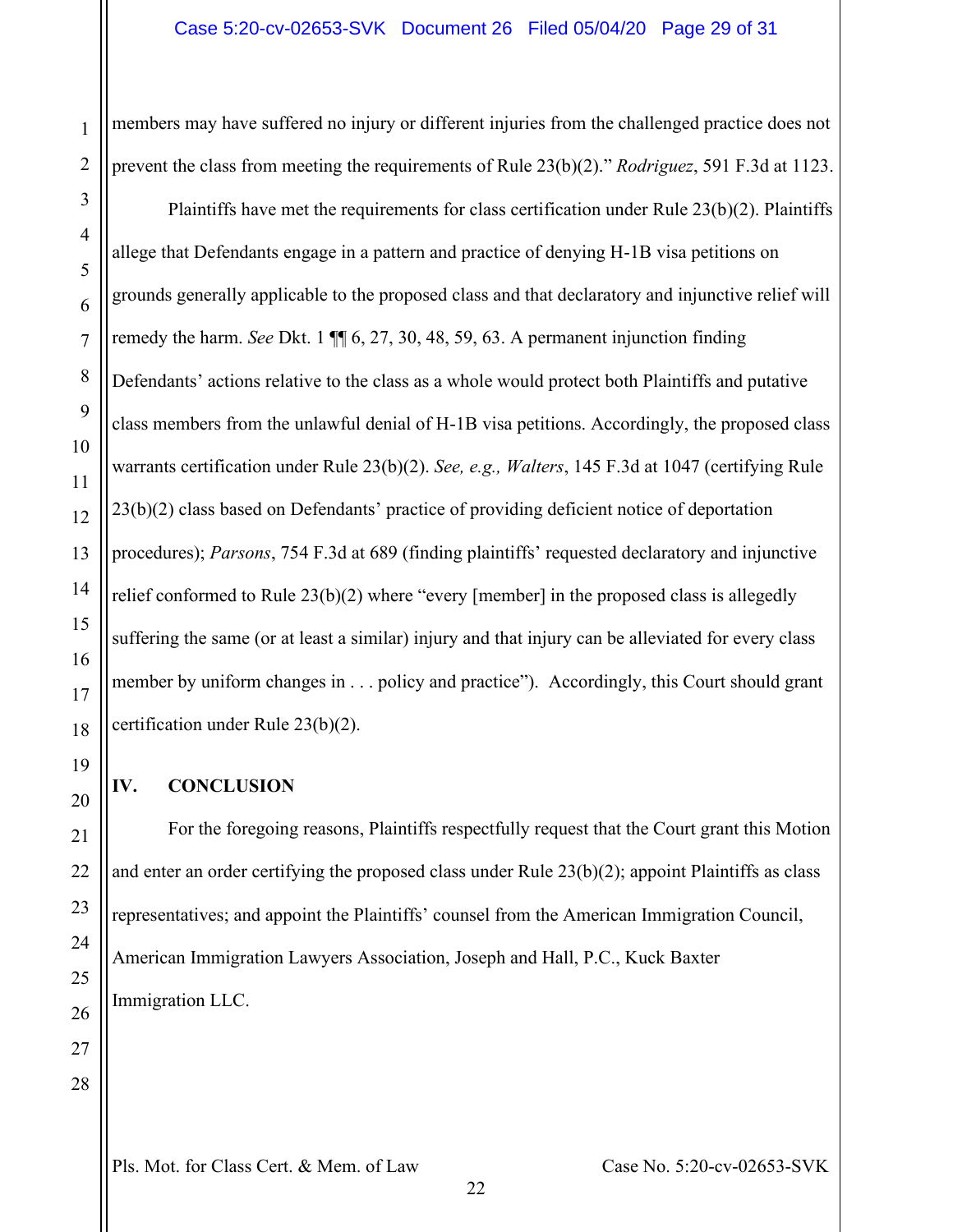Respectfully submitted this 4th day of May, 2020,

| $\overline{2}$ | /s/ Mary Kenney                                                          |                                                                |
|----------------|--------------------------------------------------------------------------|----------------------------------------------------------------|
| 3              | Mary Kenney (DC 1044695)*<br>Leslie K. Dellon (DC 250316)*               | Zachary Nightingale (CA #184501)<br>Van Der Hout LLP           |
| $\overline{4}$ | American Immigration Council<br>1331 G Street NW, Suite 200              | 180 Sutter Street, Suite 500<br>San Francisco, CA 94104        |
| 5              | Washington, DC 20005                                                     | Telephone: (415) 981-3000                                      |
| 6              | Telephone: (202) 507-7512 (Kenney)<br>Telephone: (202) 507-7530 (Dellon) | Facsimile: (415) 981-3003<br>Email: ndca@vblaw.com             |
| 7              | Facsimile: (202) 742-5619                                                |                                                                |
| 8              | Email: mkenney@immcouncil.org<br>ldellon@immcouncil.org                  |                                                                |
| 9              | Jesse M. Bless (MA BBO $#660713$ )*                                      | Jeff Joseph (CO 28695)*                                        |
| 10             | <b>American Immigration Lawyers</b><br>Association                       | Joseph & Hall, P.C.<br>12203 East Second Avenue                |
| 11             | 1331 G Street NW, Ste. 300                                               | Aurora, CO 80011                                               |
| 12             | Washington, D.C. 20005<br>Telephone: (781) 704-3897                      | Telephone: (303) 297-9171<br>Email: jeff@immigrationissues.com |
| 13             | Email: jbless@aila.org                                                   |                                                                |
| 14             | Charles H. Kuck (GA 429940)*                                             |                                                                |
| 15             | Kuck Baxter Immigration LLC                                              |                                                                |
| 16             | 365 Northridge Road, Suite 300<br>Atlanta, GA 30350                      |                                                                |
| 17             | Telephone: (404) 816-8611<br>Email: CKuck@immigration.net                |                                                                |
| 18             |                                                                          |                                                                |
| 19             |                                                                          |                                                                |
| 20             | <b>Counsel for Plaintiffs</b>                                            |                                                                |
| 21             |                                                                          |                                                                |
| 22             | *Admitted pro hac vice                                                   |                                                                |
| 23             |                                                                          |                                                                |
| 24             |                                                                          |                                                                |
| 25             |                                                                          |                                                                |
| 26             |                                                                          |                                                                |
| 27             |                                                                          |                                                                |
| 28             |                                                                          |                                                                |
|                |                                                                          |                                                                |
|                | Pls. Mot. for Class Cert. & Mem. of Law                                  | Case No. 5:20-cv-02653-SVK                                     |